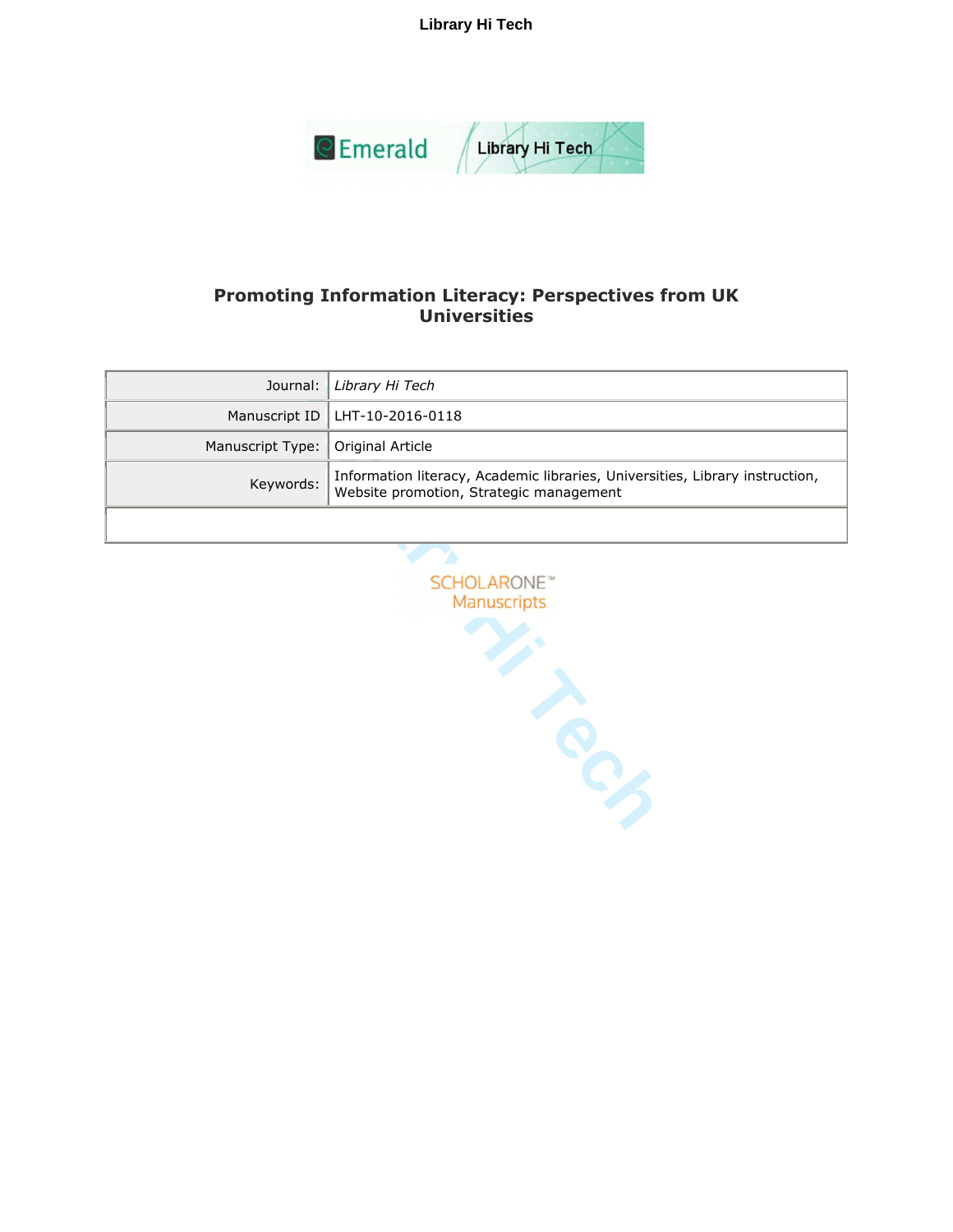# **Promoting Information Literacy: Perspectives from UK Universities**

## **Abstract**

**Purpose -** Academic libraries have sought to become the leaders in the provision of information literacy (IL). This study seeks to identify to what extent IL is being promoted through institutional websites.

**Design/methodology/approach -** Data was collected from all UK university websites (*n*=133) in early 2015 to identify the promotion of IL. Content analysis was used for the five categories: IL in the mission statement, visions or strategic plan; IL model or framework; IL policy; IL assessment; and, IL training. Data collection was limited to information in the public domain which could be accessed from individual websites, which were searched and browsed systematically.

mission statement, visions or strategic plan; IL mod<br>t; and, IL training. Data collection was limited to<br>could be accessed from individual websites, which<br>lly.<br>miversities promote IL to some extent on their web:<br>s, however **Findings -** 85.7% of universities promote IL to some extent on their websites in at least one of the five categories, however the degree of the information provided varied extensively. Less than 6% of universities promote IL at institutional level. Only 17.3% refer to a model or framework, 15.8% show their IL policy and 9% provide information on their assessment of students' IL skills. Information on IL training is offered on 84.2% of websites, the most common method being online tutorials, although 52.6% only offer training for one or two aspects of IL, primarily information seeking and citing and referencing.

**Originality/value –** This article provides up-to-date data concerning how universities in the UK promote information literacy in the public domain via their websites. It should be of interest to academic librarians who are responsible for IL provision.

**Keywords** Information literacy, Academic libraries, Universities, Website promotion, Library instruction

**Paper type** Research paper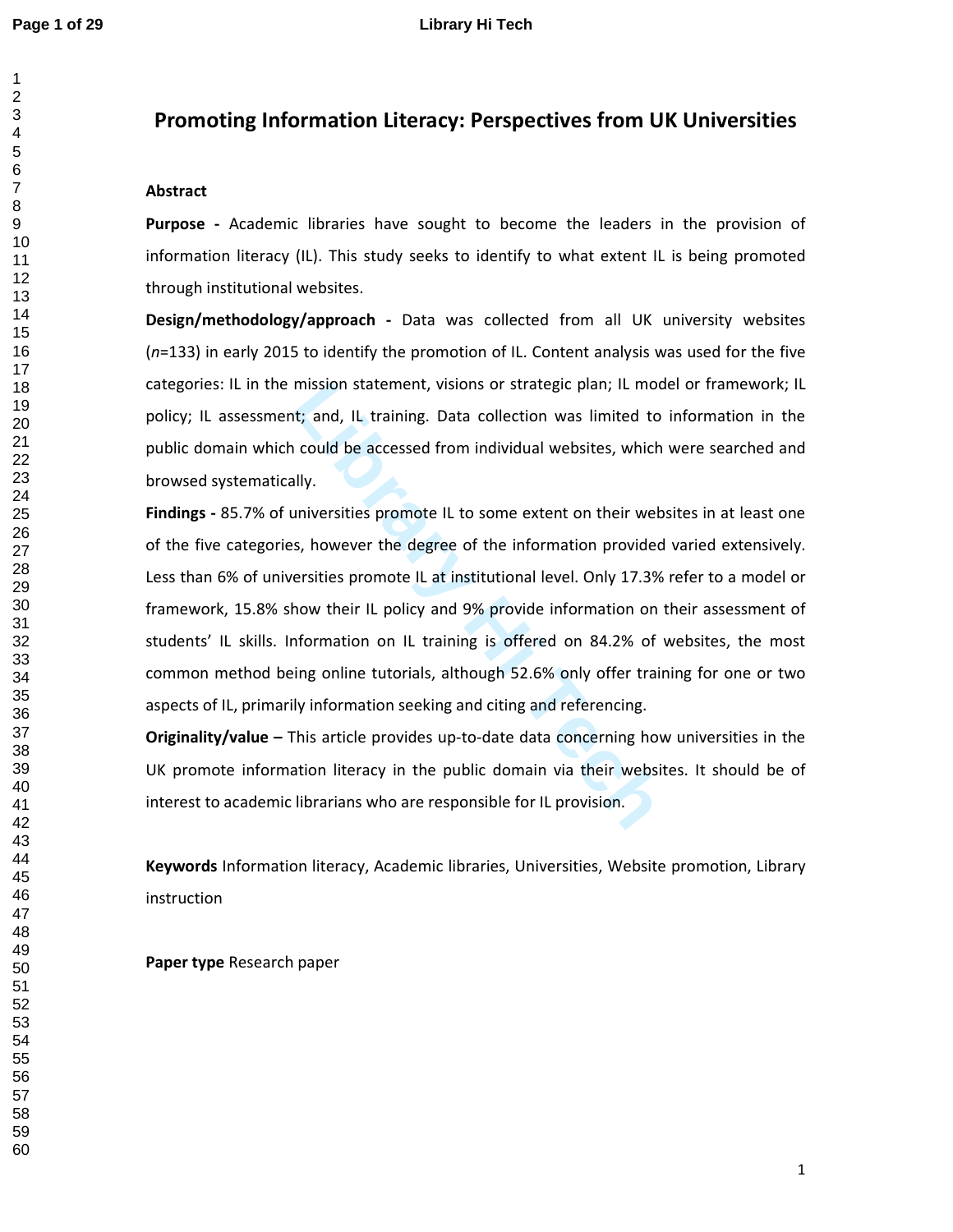### **Introduction**

Over recent decades, university libraries have sought to position themselves as the providers of information literacy (IL) training (Chen and Lin, 2011; Webber and Johnston, 2006), in acknowledgement of the increasing need for students to learn how to search for, evaluate and use information in their studies, and subsequently, in their working lives (Shenton and Fitzgibbons, 2010). The profession has viewed IL as a key component of digital literacy (Belshaw, 2011) and its role in promoting IL has been central to the relevance of libraries and librarians in a digital age. Hence, an important question is the extent to which university libraries visibly promote their IL programmes and other activities via the main avenue through which student's access library services and resources, the university and university library website, given the finding from the Educause Center for Analysis and Research (ECAR) that '88% of students use their institution's website regularly' (2011, p.5).

<sup>1</sup><br>
Library services and resources,<br>
Library services and resources,<br>
Library services and resources,<br>
Library services and resources<br>
Library of S8% of students use their institution's website regu<br>
go, Corrall (2005) un Over a decade ago, Corrall (2005) undertook a study that responded to the question: 'What evidence exists of a strategic commitment to IL?' She found that although there was some evidence of engagement in seventy-five institutions, there were neglected areas, specifically the lack of 'explicit commitments to IL in formal mission statements' from libraries. She also established that IL within strategic agendas was extremely weak and representation was required particularly to 'raise awareness, formalise strategies, mobilise resources and advance plans for taking substantial steps towards the information literate university'. It is timely to revisit and expand consideration of the extent to which academic libraries engage in promoting IL to key constituencies, and through the important channels of university and library websites.

The term information literacy was first defined as being able to find information (Zurkowski, 1974). Since then many attempts have been made to elaborate on this simple definition of IL, all of which highlight the critical evaluative skills involved in the process of finding and using information. The Chartered Institute for Librarians and Information Professionals (CILIP) define IL on their website as 'knowing when and why you need information, where to find it, and how to evaluate, use and communicate it in an ethical manner'. In addition to this definition, CILIP detail a list of skills which are required for an individual to become information literate.

Going beyond definitions, The Association of College and Research Libraries (ACRL) produced the IL Competency Standards for Higher Education (HE) which were endorsed by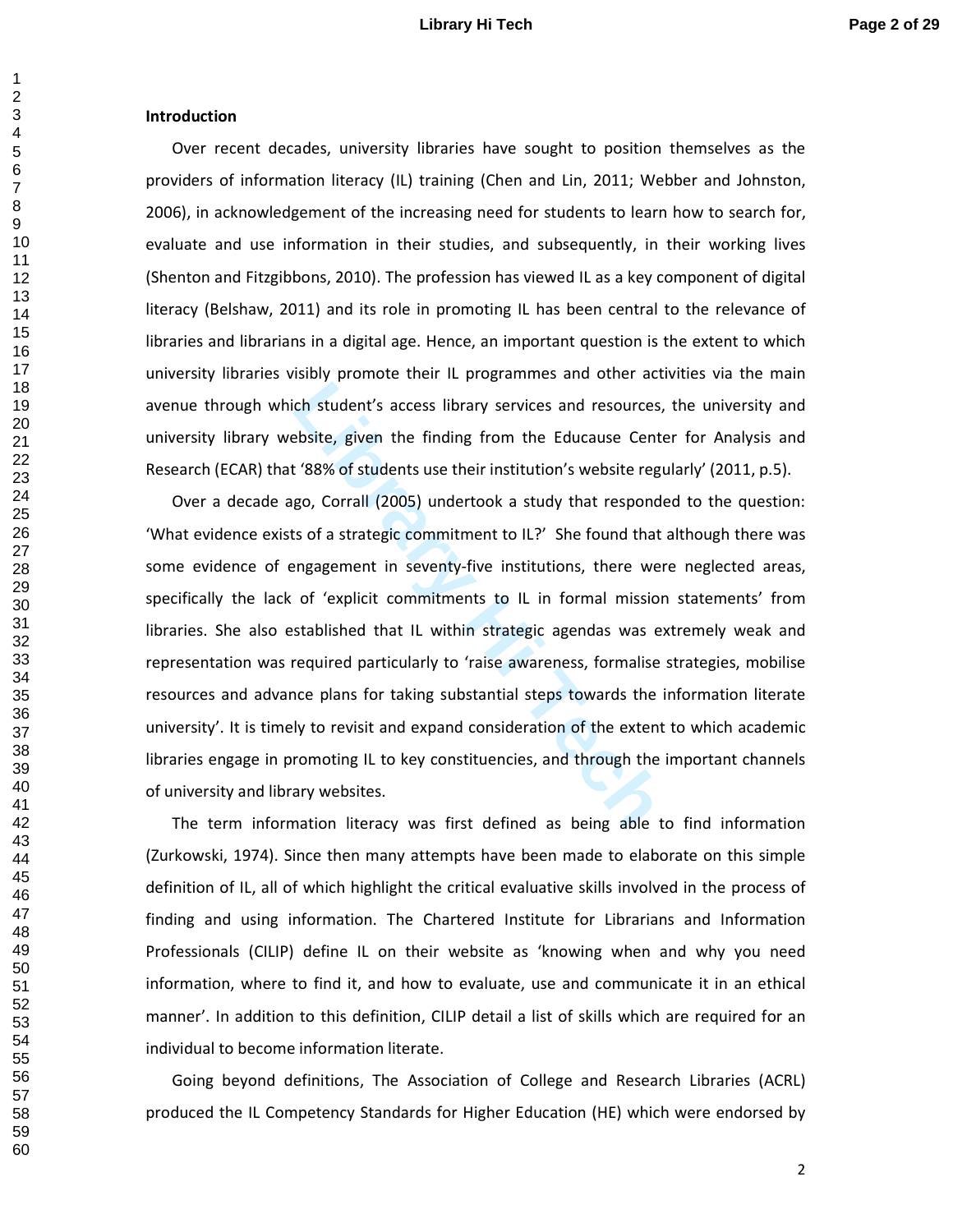$\mathbf{1}$ 

### **Page 3 of 29 Library Hi Tech**

Example of the Standards, IL was not just a nice notion<br>ed; it became an important movement in changing<br>(Ariew, 2014, p.215). Due to a rapidly changing<br>mation Literacy for Higher Education was adopted by<br>ne IL Competency S the American Association for Higher Education (October 1999) and by the Council of Independent Colleges (February 2004). These were implemented across America, with HE institutions responsible for ensuring that their students are information literate and are able to transfer those skills into the workplace and become lifelong learners. During the fifteen years since the publication of the Standards, academic librarians and HE institutions in America have developed tools and resources which have allowed IL to be integrated into the curricula, and encouraged librarians to look at their teaching and learning practices (Ariew, 2014). 'The Standards helped many institutions to re-think their mission, re-evaluate their programs, and communicate more clearly to academic faculty and administrators the value of IL instruction. Because of the Standards, IL was not just a nice notion a few institutions and experts embraced; it became an important movement in changing the paradigm for academic libraries' (Ariew, 2014, p.215). Due to a rapidly changing environment, The Framework for Information Literacy for Higher Education was adopted by the ACRL Board in January 2016 and the IL Competency Standards were rescinded in June 2016, the belief being that 'information literacy as an educational reform movement will realize its potential only through a richer, more complex set of core ideas' (American Library Association (ALA), 2016). The transition for HE institutions to the Framework is currently in progress and is expected to be complete by July 2017.

In the UK, the situation for implementation of IL instruction is different in that whilst there exist several IL models, such as 'The Seven Pillars' from the Society of College, National and University Libraries (SCONUL), there is no one model that has been endorsed to become the definitive standard that must be achieved by all HE institutions.

There is a significant body of work on the IL strategies and activities of academic libraries, covering institutional commitment to IL (Bent et al., 2006; McKinney et al., 2011), the use of models or frameworks, policies and assessment (Walsh, 2009; Stubbings and Franklin, 2005), and the extent and nature of training (Bent et al., 2006, Madden, 2014). However, most of these studies are based on one university. Exceptions are studies by the Research Information Network (2008) and Corrall (2005). The Research Information Network undertook a study called 'Mind the skills gap: Information-handling training for researchers. Complementing this study, Corrall (2005) analysed key documents, including mission statements, visions and strategic plans relating to IL on university websites.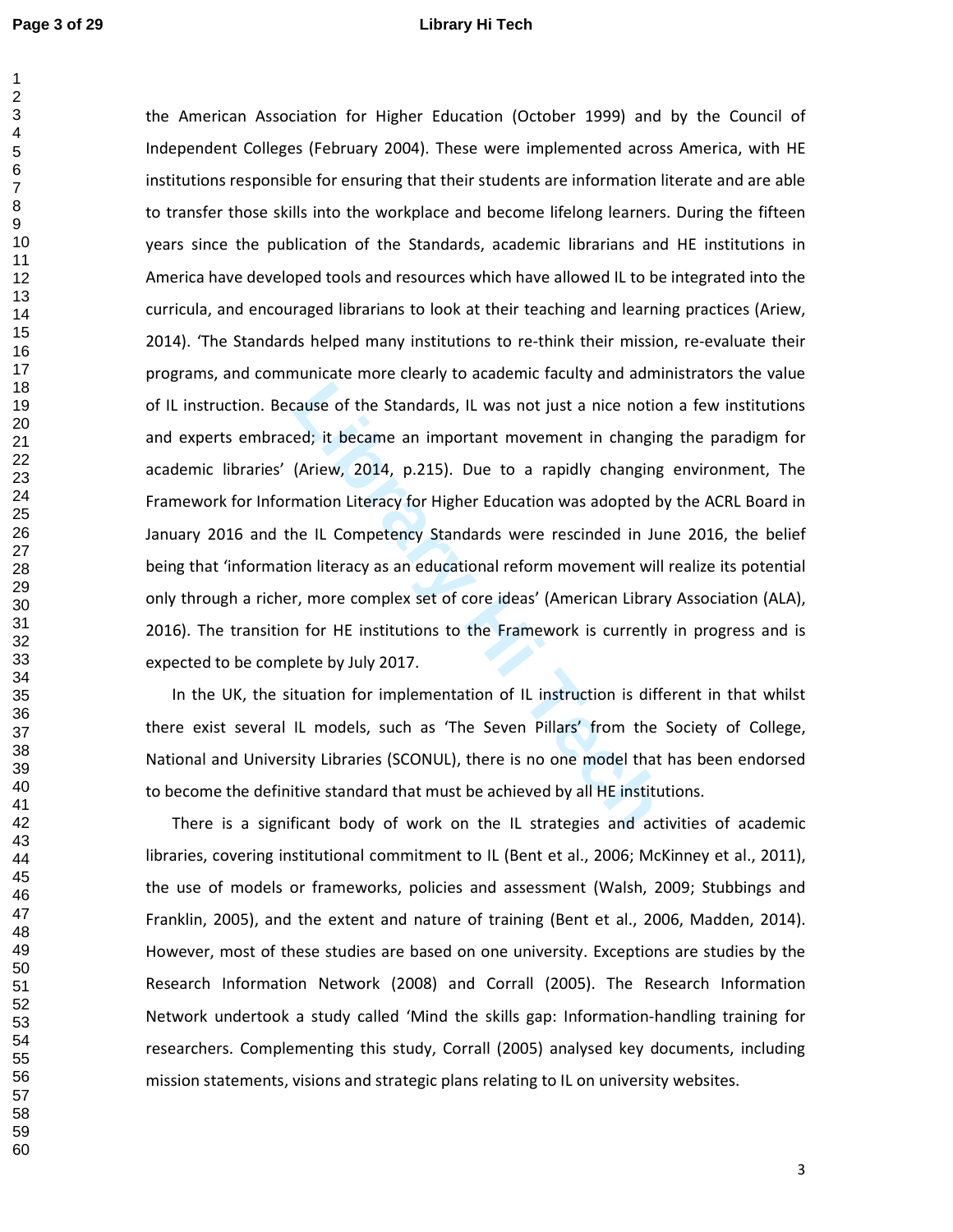## **Library Hi Tech Page 4 of 29**

Hence, acknowledging the potential importance of IL to the role and perceptions of university libraries, this article aims to contribute to knowledge regarding the promotion of IL by UK universities. Specifically, in the context of university websites, it will:

- (1) Identify the level of university commitment to IL.
- (2) Explore the extent of reference to models, policies and assessment.
- (3) Profile the information provided on the nature and extent of training.
- (4) Investigate the relationship between IL promotion and student satisfaction with the library service.

The next section offers a brief literature review followed by the outline of the methodology for this study, before the findings are reported. The results illustrate what is publically available on individual websites, therefore anything which would only be available to staff or students once they are logged in to their institutions site will not be included in the findings as the authors were unable to access and review it. The article concludes with a discussion of the findings and conclusions and recommendations.

#### **Literature Review**

#### *Policy context*

**Lackter Study, before the findings are reported. The result in individual websites, therefore anything which wou<br>
Discursive with the artic unity which we unable to access and review it. The artic<br>
dings and conclusions a** In 2009, the United Nations Educational, Scientific and Cultural Organization's (UNESCO) Information for All Programme (IFAP) endorsed IL as a basic human right. They asserted that 'IL skills are necessary for people to be effective lifelong learners and to contribute in knowledge societies' (UNESCO, 2009, p3). In the UK, the Library and Information Commission (LIC), in 'Keystone for the Information Age', makes the case for a national information policy for the UK, with 'developing universal information literacy' being identified among the issues as needing to be addressed.

#### *University commitment to IL.*

Previous research consistently raises the concern that the implementation, practice and development of IL is often hindered due to a lack of recognition of the vocabulary used (Research Information Network, 2008; Virkus and Mandre, 2015). IL is a term which is owned and recognised by library and information service (LIS) professionals but not necessarily by academics or university management. Indeed, there is some scepticism as to its importance (Bawden and Robinson, 2009). In addition, there is often a confusion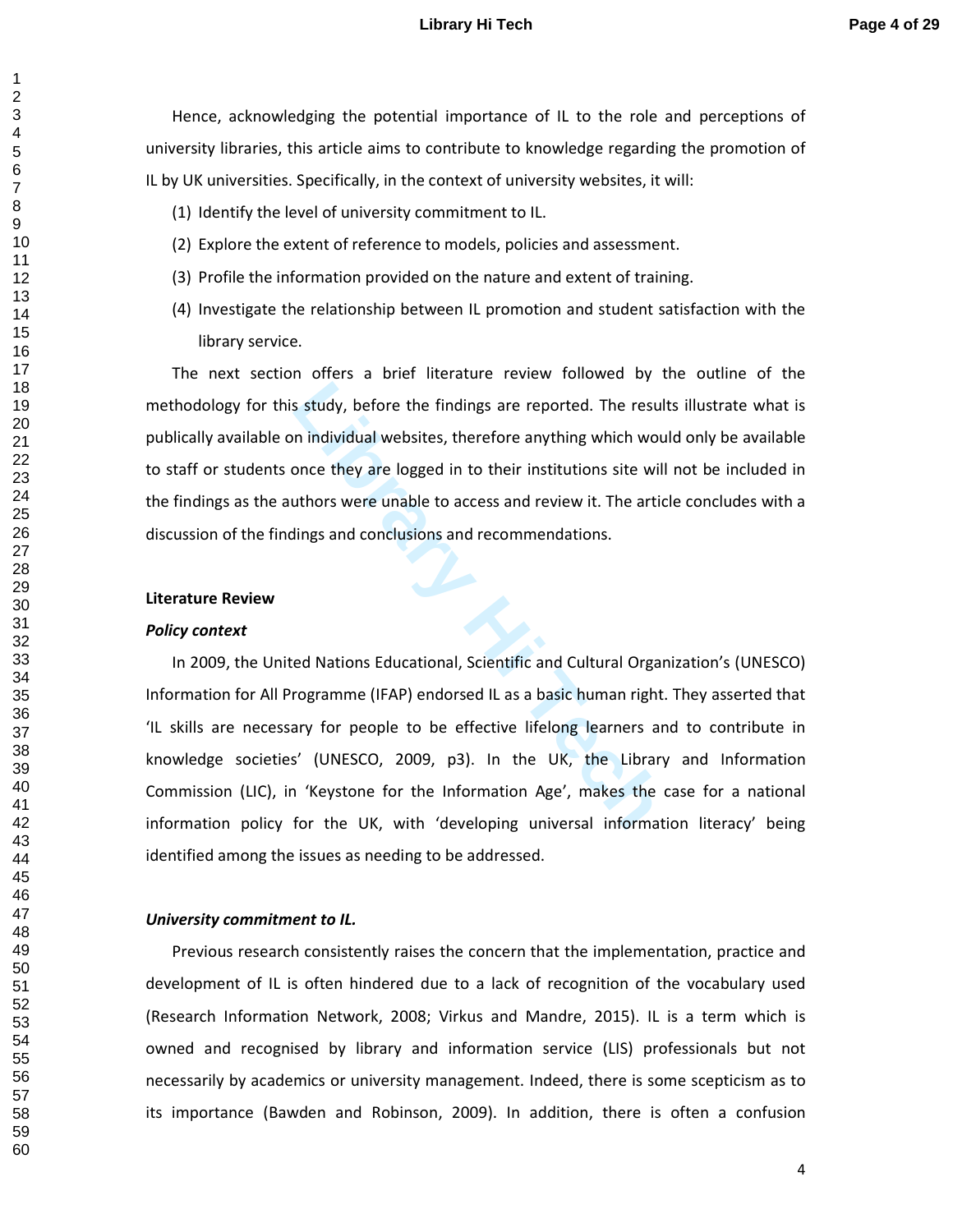$\mathbf{1}$ 

### **Page 5 of 29 Library Hi Tech**

between IL skills and information technology (IT) skills amongst academics and students. This fuels the assumption that because people are adept in using IT, they can deem 'themselves competent and skilful when dealing with information' (Koltay et al., 2015, p.88). In turn, this 'disguises the unsatisfactory [IL] levels amongst the general population' (Herman and Nicholas, 2010, p.249).

Virkus and Mandres (2015) found that commitment from leaders and managers is necessary at all levels within a university (top management level, library level, school and faculty level, department level and programme level) to ensure the success of IL. Lau (2006, p.20) agrees that for an IL programme to be successful, it needs a 'commitment at the institutional level'. Others share this belief but also add that for a university to be truly information literate, it 'requires that all members – administrators, academics and researchers, as well as students – become information literate' (Webber and Johnston, 2003, p.102).

McGuinness (2003, p.246) argues that strategic plans and missions 'offer a useful means of establishing the library's commitment to IL, or information skills programmes', and that this documentation should appear on university websites in the public domain.

### *IL models, policies and assessment.*

Dithers share this belief but also add that for a un<br>
it 'requires that all members – administrator<br>
as students – become information literate' (Web<br>
13, p.246) argues that strategic plans and missions 'o<br>
brary's commitme 'The view that collaboration between library, faculty and administrative staff is crucial to ensure the development of a coherent IL policy in any institution is fully promoted' by a model (Andretta, 2005, p.41). Within the UK there are a variety of models and frameworks which have been adopted by academic institutions. The IL website, run by the CILIP Special Interest Group, identifies the main models and frameworks developed for use in the UK as: CILIP Information Literacy Model; SCONUL Seven Pillars of Information Literacy; A New Curriculum for Information Literacy (ANCIL); National Information Literacy Framework (Scotland) and National Information Literacy Framework (Wales).

Table 1 compares the four IL frameworks developed by ANCIL, CILIP, SCONUL and ACRL (the American IL Framework).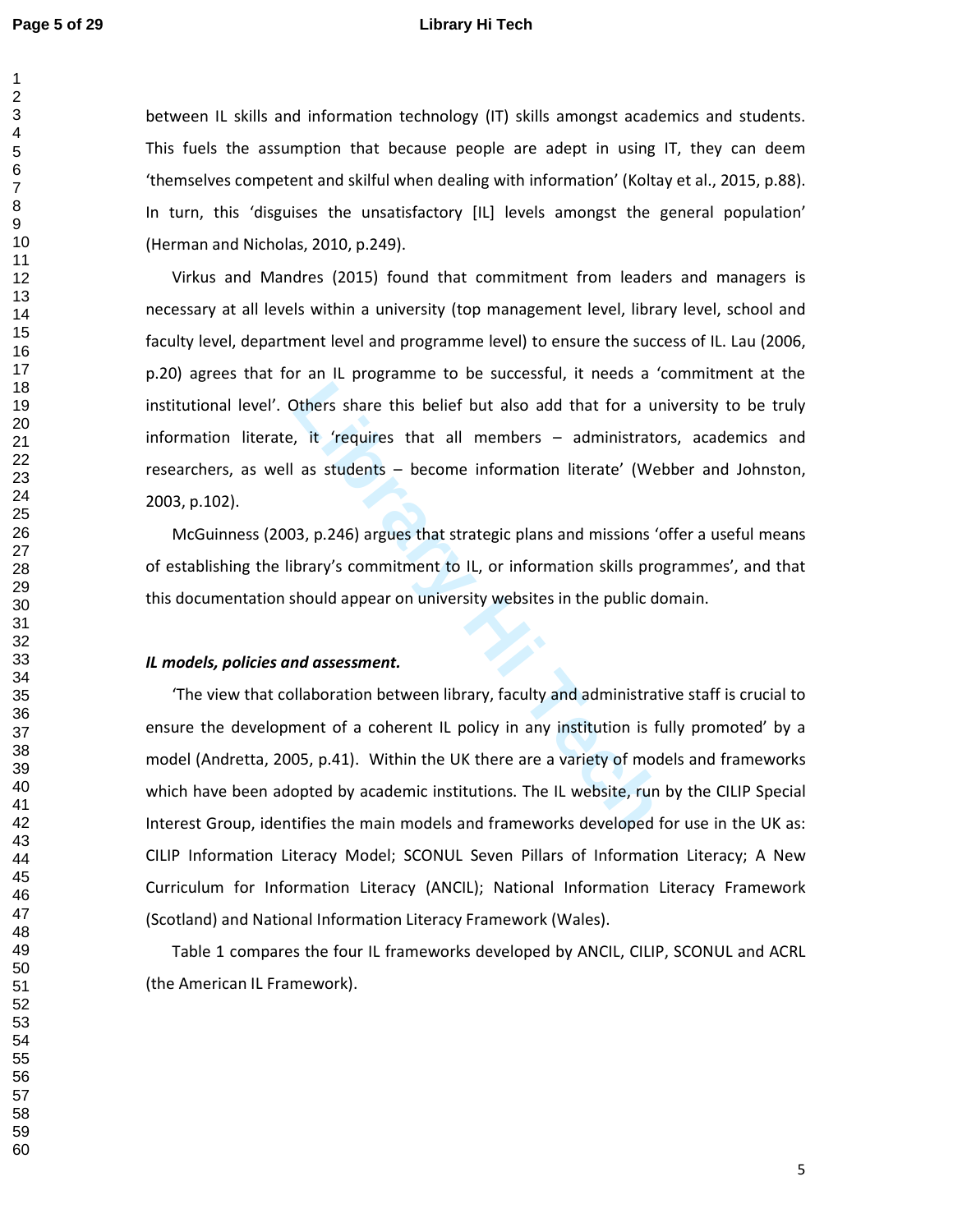| <b>ANCIL</b>   |                                                              |              | <b>CILIP</b>                                  |                | <b>SCONUL</b>                                                                                                                                                          |                | <b>ACRL</b>                                      |
|----------------|--------------------------------------------------------------|--------------|-----------------------------------------------|----------------|------------------------------------------------------------------------------------------------------------------------------------------------------------------------|----------------|--------------------------------------------------|
| 1              | <b>Transition from</b><br>school to HE                       | $\mathbf{1}$ | A need for<br>information                     | $\mathbf{1}$   | Identify a personal<br>need for information                                                                                                                            | $\mathbf{1}$   | Authority is<br>Constructed<br>and<br>Contextual |
| $\overline{2}$ | Becoming an<br>independent<br>learner                        | 2            | The<br>resources<br>available                 | $\overline{2}$ | Can assess current<br>knowledge and<br>identify gaps                                                                                                                   | $\overline{2}$ | Information<br>Creation as a<br>Process          |
| 3              | Developing<br>academic literacies                            | 3            | How to find<br>information                    | $\overline{3}$ | Can construct<br>strategies for locating<br>information and data                                                                                                       | 3              | Information<br>has Value                         |
| 4              | Mapping and<br>evaluating the<br>information<br>landscape    | 4            | The need to<br>evaluate<br>results            | 4              | Can locate and access<br>the information and<br>data they need                                                                                                         | 4              | Research as<br>Inquiry                           |
| 5              | Resource discovery<br>in your discipline                     | 5            | To work with<br>or exploit<br>results         | 5              | Can review the<br>research process and<br>compare and<br>evaluate information<br>and data                                                                              | 5              | Scholarship<br>as<br>Conversation                |
| 6              | Managing<br>information                                      | 6            | The ethics<br>and<br>responsibility<br>of use | 6              | Can organise<br>information<br>professionally and<br>ethically                                                                                                         | 6              | Searching as<br>Strategic<br>Exploration         |
| 7              | <b>Ethical dimension</b><br>of information                   | 7            | How to<br>communicate<br>or share<br>findings | $\overline{7}$ | Can apply the<br>knowledge gained:<br>presenting results,<br>synthesising new and<br>old data to create<br>new knowledge and<br>disseminate it in a<br>variety of ways |                |                                                  |
| 8              | Presenting and<br>communicating<br>knowledge                 | 8            | How to<br>manage the<br>findings              |                |                                                                                                                                                                        |                |                                                  |
| 9              | Synthesising<br>information and<br>creating new<br>knowledge |              |                                               |                |                                                                                                                                                                        |                |                                                  |
| 10             | Social dimension of<br>information                           |              |                                               |                |                                                                                                                                                                        |                |                                                  |

*Table 1: Summary of four information literacy models*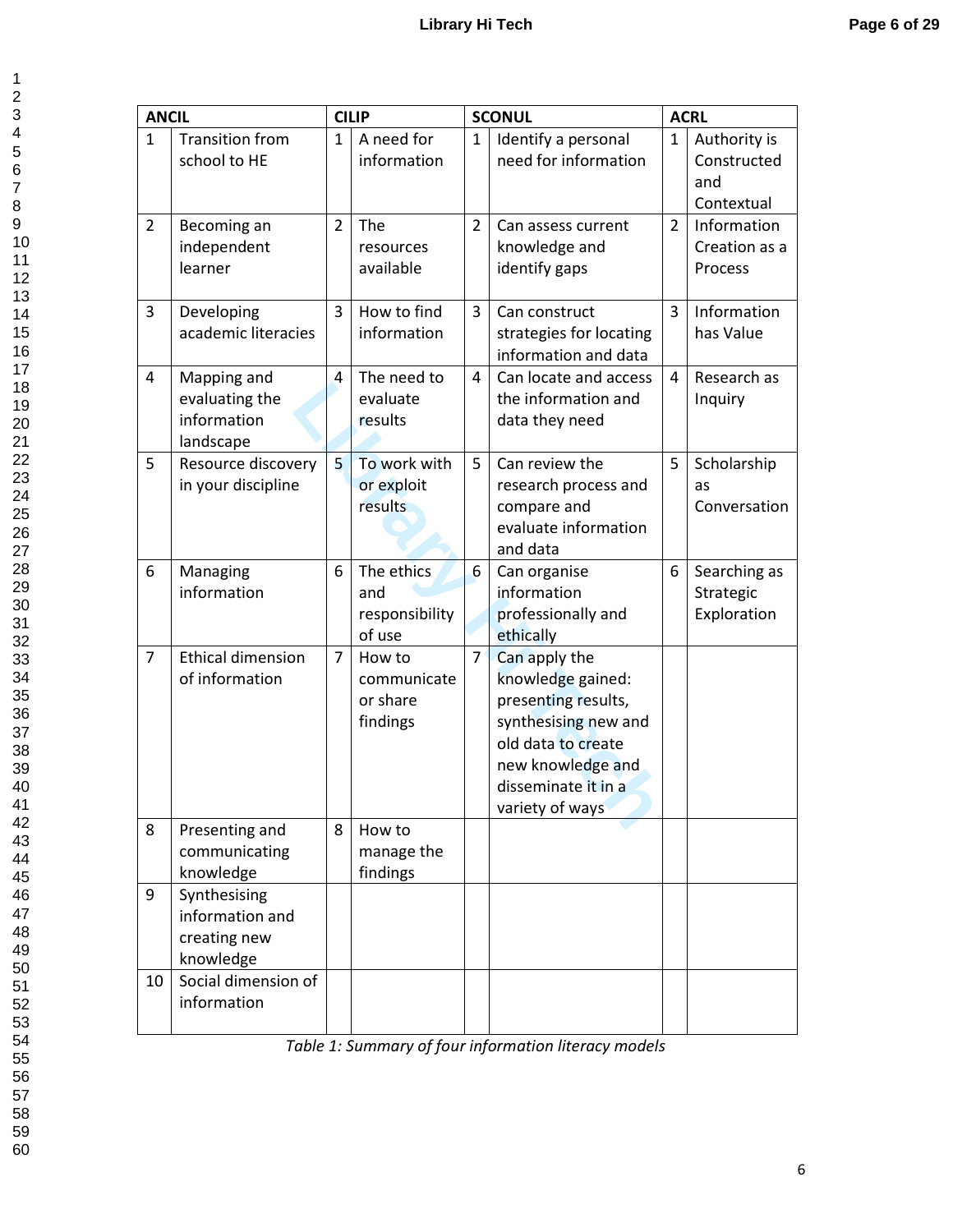### **Page 7 of 29 Library Hi Tech**

 $\mathbf{1}$  $\overline{2}$ 

With the exception of CILIP's, every model has been updated in recent years to reflect the changing HE environment and to allow for a holistic and flexible process which is integral to learning. In addition to the skills outlined in Table 1 guidelines are published for each model to enable practitioners to create institutional IL policies, design IL programmes and adapt the guidelines to fit with the individual institution. In 2013, Martin analysed the four British IL models and compared them against the ACRL Standards; this has not been repeated with the updated ACRL Standards.

The skills which is apparent in the British models<br>there there are very distinctive crossovers between<br>thy they are not presented in a specific order but are<br>ramework is essentially 'a cluster of core concepts, v<br>rather th Initially the models appear to be similar in the respect that an information need is recognised, followed by finding the information and then evaluating it and presenting it. This fluid flow through the skills which is apparent in the British models doesn't exist in the ACRL Framework, where there are very distinctive crossovers between each of the six concepts, which is why they are not presented in a specific order but are in an alphabetised list. The new ACRL framework is essentially 'a cluster of core concepts, with flexible options for implementation, rather than a set of standards or learning outcomes'. 'At the heart of this Framework are conceptual understandings that organize many other concepts and ideas about information, research and scholarship into a coherent whole' (ALA, 2016).

The closest overlap exists between the models offered by CILIP and SCONUL, however the Seven Pillars model was 'revised and extended to reflect more clearly the range of different terminologies and concepts that have come to characterise IL' (Goldstein, 2015, p.2) when a survey conducted by Gallacher in 2009, identified the shortcomings of the model within HE institutions. The results of the survey showed that 40 institutions out of the 52 respondents were using the Seven Pillars model. It was identified that many professionals felt that the original SCONUL model was too 'library-centric' and that 'IL frameworks in general were felt to be too focussed on an enumeration of skills' (Andretta, 2006, p.12). Thus, SCONUL made an important innovation to their model through adopting a series of 'specialist lenses that reflect context-driven perspectives and needs of different categories of users'. Five lenses have been created: 'research, digital literacy, open educational resources, evidence-based practice healthcare and, most recently, graduate employability' (Goldstein, 2015, p.2).

The ANCIL curriculum aims to go a step further and create what they 'believe to be a continuum of skills, competencies, behaviours and attitudes ranging from functional skills to intellectual operations that together comprise the spectrum of information literacy' (Secker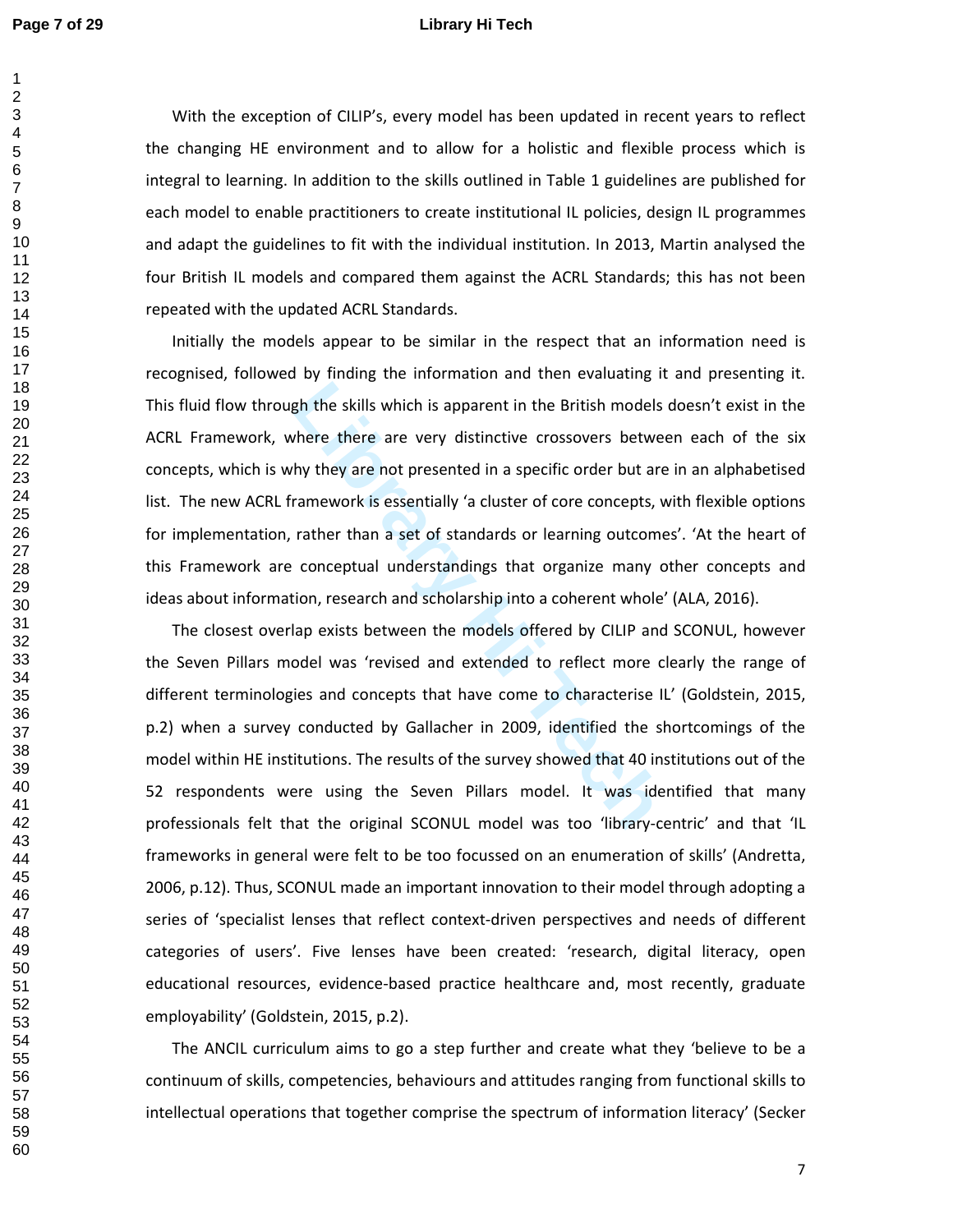## **Library Hi Tech Page 8 of 29**

and Coonan, 2011, p.4). In addition to the other frameworks discussed here, the model recognises the transition period from school, and later the need to develop skills to become an independent learner in the workplace. This is in response to Hepworth and Walton (2009, p.4) who argued that some existing models, including SCONULs, were 'overly rigid and fail to take into account the interactive nature of dealing with information. They argued that becoming information literate needs to be viewed from the perspective of an individual completing a task in a given context, which involves interplay of behavioural, cognitive, metacognitive and affective states, and that contextual interplay is not reflected in existing models'.

53) claimed that recognition is required betwee<br>and those who are not when defining IL and that 'n<br>FIL as a concept'. Griffiths and Glass (2011) asses<br>ter Metropolitan University (MMU) using the online<br>on and their team at Town (2003, p.53) claimed that recognition is required between those who are information literate and those who are not when defining IL and that 'measurement is key to the usefulness of IL as a concept'. Griffiths and Glass (2011) assessed undergraduate students at Manchester Metropolitan University (MMU) using the online IL Test from Steven Wise, Lynne Cameron and their team at the Institute for Computer-Based Assessment, James Madison University (JMU), Virginia, USA (Wise et al., 2005). As part of their conclusions and recommendations they suggest that a UK test be devised and mention that an IL Question Bank is under discussion. However, the extent of the use of such a question bank for the assessment of IL, or its development as an instrument for universal testing, is not known. Yet it is generally accepted that without the ability to measure the effect of IL training programmes, the 'value of them will remain uncertain and arguable' (Town, 2003, p.62). Webber and Johnston (2003, p.106) also recognised that when assessment is taking place, 'it is not necessarily being fed back to the student' which results in them being unable to 'identify ways to improve or gain an insight into their level of attainment'.

### *IL training.*

Previous research suggests that rather than training being developed around an institutions IL policy which is derived from a model or framework and would therefore target the many skills required to become information literate, many universities are focussing predominantly on information seeking (Research Information Network, 2008). It has been suggested that this is due to faculty perceiving the librarians who deliver training sessions, as only being experts in this particular area Godwin (2003, p.90). He also states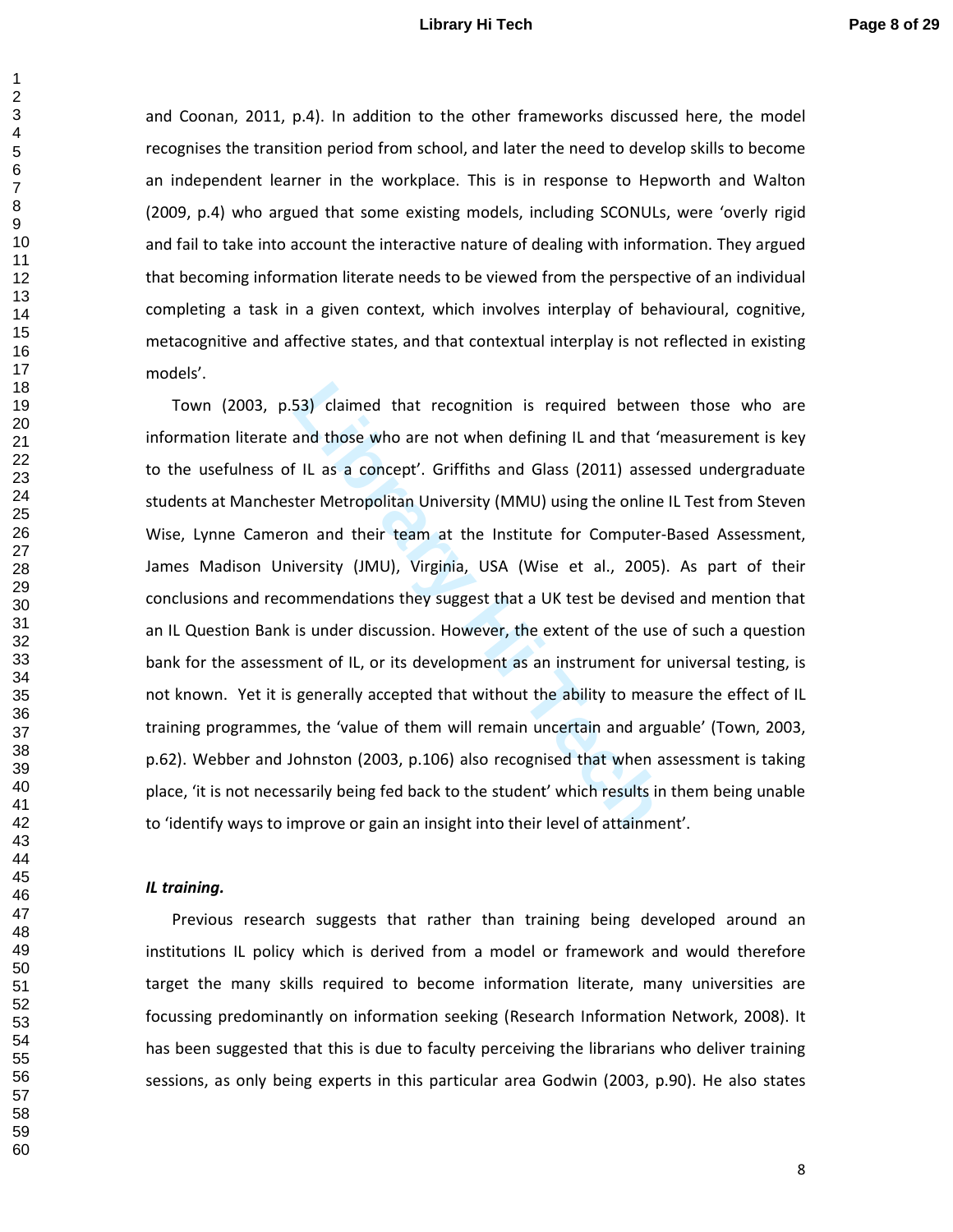### **Page 9 of 29 Library Hi Tech**

that the 'transformation will come when these [IL] skills are seen as an essential part of the curriculum and not an optional extra'.

In addition to this, students regard sessions as unnecessary because they believe their information seeking and evaluation skills are better than they actually are (Gross and Latham, 2012; Smith et al., 2013). Many students only see the benefit of training outside the curriculum if endorsed by their course leaders or if it is credit bearing (McGuiness, 2003). Saunders (2012) research found that there is an ad-hoc approach to IL training which is that training is delivered to students as cramming sessions which have been found to be highly insufficient (Mery et al., 2012; Grassian and Kaplowitz, 2009). Research suggests these are the reasons why IL 'programs should be embedded in the curriculum' (Wang, 2011; Chen and Lin, 2011, p.165).

### *IL promotion and student satisfaction with the library service.*

programs should be embedded in the curriculum'<br> **Library Service.**<br>
Let us the relationship between IL and student satisfaction<br>
academic library's role is given little or no attention<br>
inistered annually and assesses stud When considering the relationship between IL and student satisfaction, Haddow (2013) discovered that the academic library's role is given little or no attention. The UK national survey which is administered annually and assesses student satisfaction and engagement with their university, asks only one question regarding satisfaction level with the library: 'The library resources and services are good enough for my needs' (Higher Education Funding Council for England, 2010, p.23). in addition, when answering this, Kuh and Gonyea (2003, p.266) suggest that students do not link IL directly with their library experience. The accuracy of the score awarded could also be debated in the light of Goodall and Pattern's (2011, p.166) research which identified that '47% of students are not borrowing from the library' and 'nearly 39% are not accessing electronic resources'.

With these findings from previous research in mind, the authors will seek to identify whether any relationship exists between the library score awarded in The Times Higher Education (THE) Survey Experience Survey and the IL content on individual university websites.

## **Methodology**

Content analysis of university websites was conducted. This approach was chosen because it 'is an approach to the analysis of documents and texts that seeks to quantify content in terms of predetermined categories and in a systematic and replicable manner'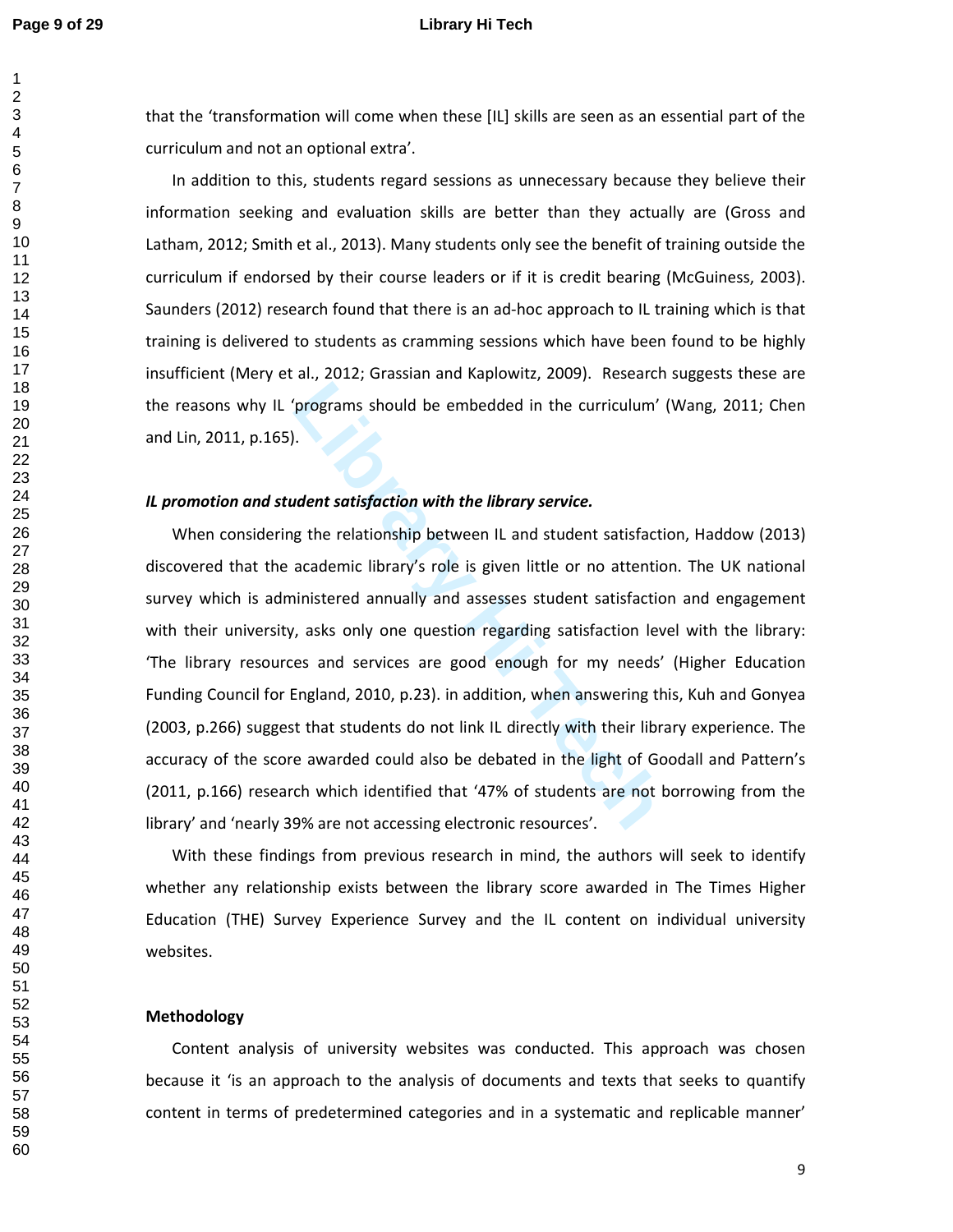## **Library Hi Tech Page 10 of 29**

(Bryman and Bell, 2015). In this study content analysis provides a clear picture of the IL message which is portrayed to students, academics, university managers and other audiences, and allows data to be collected from every university.

mission statements and visions. Some websites sta<br> **Library used.** Specific IL policies were located on several si<br>
ras some form of IL training promoted and mention c<br>
that five key categories emerged from the pilot stuce Data was collected from the websites of the 133 universities in the UK, identified from the Universities UK website, during a three-month period in early 2015. The research commenced with a pilot study based on a random selection of ten universities. This involved a thorough exploration of the websites in their entirety to ascertain the likely locations in which data relating to IL would be found. From the ten websites it was identified that IL was included in key documents and policies, such as strategic plans and teaching and learning policies as well as in mission statements and visions. Some websites stated which model(s) or framework(s) they used. Specific IL policies were located on several sites. On most of the ten websites there was some form of IL training promoted and mention of an assessment on one site. This meant that five key categories emerged from the pilot study; these were used as the themes that guided the content analysis. They are: IL in the mission statement, visions or strategic plan; IL model or framework; IL policy; IL assessment and IL training.

The coding schedule and manual were created (Appendix 1) as a result of the pilot study. The remainder of the university websites were examined and the data resulting from this was transferred into the software program SPSS Statistics 22 for analysis. Coding was conducted by the primary researcher. Cross checking was undertaken by two other researchers in order to eliminate subjectivity.

Throughout the process the researchers were mindful of the fact that data could appear in different locations on individual websites, so for each website the site map was consulted in addition to checking what were identified as the most common places for published data during the pilot study. The researchers also completed terminology searches using the search facility for each website in an attempt to ensure nothing was overlooked.

The process for finding any information relating to IL model(s) and an IL policy was noted and details of both its exact site location and the navigation through the website to locate it were recorded. Screenshots of the pages were taken when anything relating to these were found. This methodical approach would allow the researchers to identify the prominence of the information relating to the IL model(s) and policy on the website and ascertain the importance it is given when promoted. The purpose of collecting data in this format meant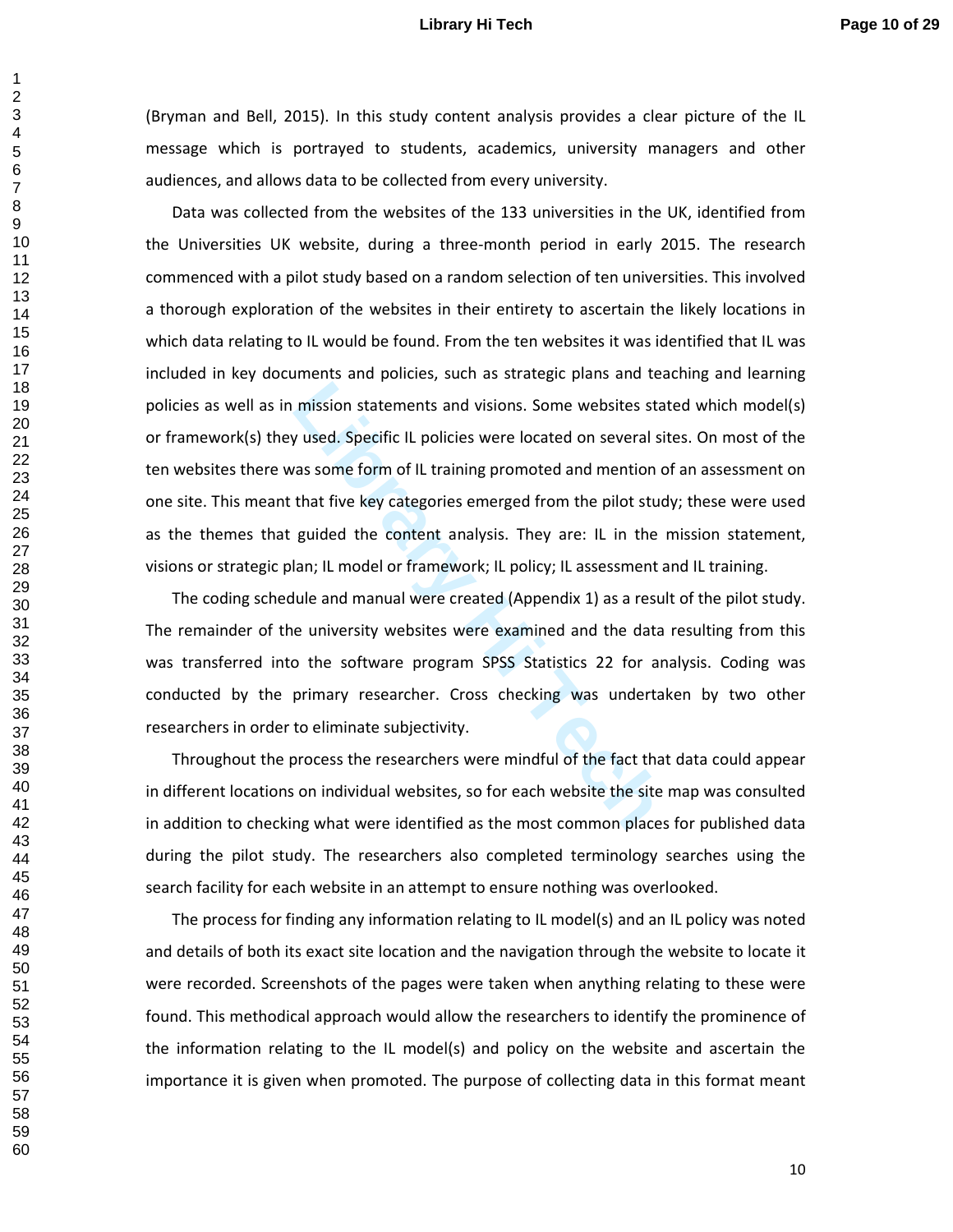### **Page 11 of 29 Library Hi Tech**

that the authors were able to use the data collected on the prominence of the information displayed to assess the university and library commitment to IL.

Also when data was detected on each website, in addition to coding it, screenshots were captured and key documents downloaded and saved that would provide detailed reference records of the content of the website at the time of data collection. Keeping records of this description also allowed the researcher to collect further data independent of the coding for further studies, such as which IL model was being used.

### **Findings**

The data collected from the 133 university websites has been collated and will be presented in various formats within this section. 114 (85.7%) universities promote IL to some extent on their websites in at least one the five categories stipulated for this study.

## *University commitment to IL.*

ed from the 133 university websites has been composed formats within this section. 114 (85.7%) university websites in at least one the five categories stipulate **ent to IL.**<br> **Light to identify if the level of commitment t** The authors sought to identify if the level of commitment to IL within universities could be identified from the information on websites. As discussed earlier, IL programmes have the potential to be more successful if they are promoted and supported at institutional level. Seven universities (5.3%) have included IL in the mission statement, visions or the strategic plan for the entire university. 30.8% (41) universities have included IL in the library's mission statement, visions, strategic plan or key performance indicators (KPIs).

In addition to these findings, Figure 1 shows whether the information relating to the IL model(s) used and the IL policy were displayed within website pages which promote the university library or those which promote the whole university.

The authors quantified the prominence of the information relating to the IL models and policies on the website (Appendix 1), so regardless of where the information appeared on the website, a decision was made as to whether it is noticeable towards the top of website pages with relatively few mouse clicks to locate it, or if it is hidden within the site and could only be found by: conducting specific searches, having to navigate through the site with many mouse clicks or if it has been added to the bottom of pages with little importance.

After coding, the findings revealed that of the 23 universities who use a model, 47.8% (11) of them promote this prominently on their website, and for the 21 universities who have created an IL policy, 61.9% (13) have this as a downloadable document in a prominent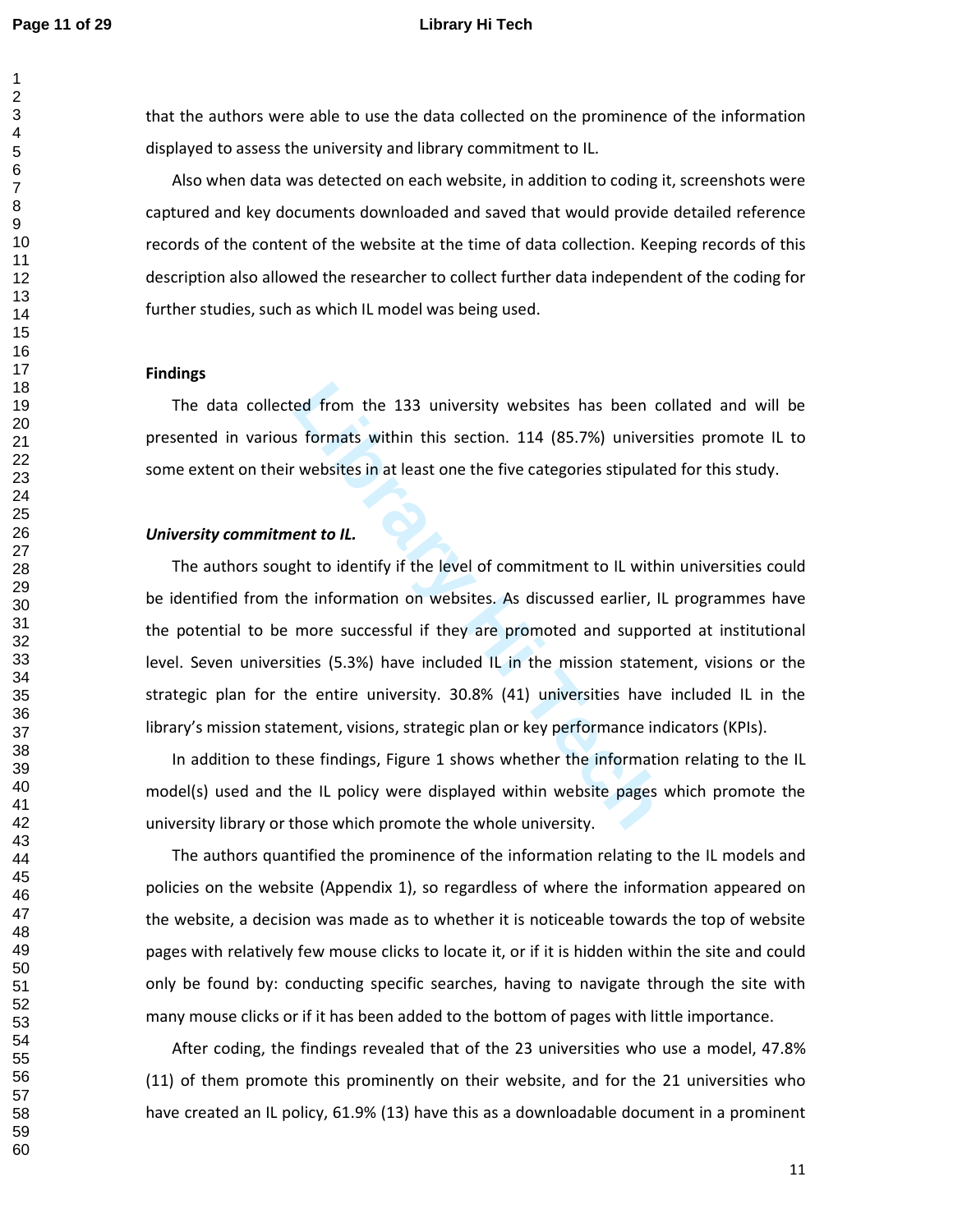### **Library Hi Tech Page 12 of 29**

site location. It is also worth noting that 7 (5.3%) universities who promote that they use a specific IL model and have created an IL policy are displaying both in prominent places.



*Figure 1: Website location of the IL model and policy information* 

# *Models, policies and assessments.*

Figure 2 illustrates the use of specific IL models by universities within the UK. Of the 133 universities, 23 (17.3%) advertise that they use one or more of the universal models or have created their own. The most used model is the Seven Pillars of Information Literacy by SCONUL.

Within the library pages of the other 110 university websites, the authors discovered instances where several or all of the various IL models are presented, however this was in the context for the definition of IL and its purpose within a HE setting to be explained to the website user. Instances where this has occurred have not been included within the results unless the individual university specifically stated that they were using a particular model(s). In fact, only 9.8% (13) universities actually define IL and explain its purpose and importance on their website.

15.8% (21) of the universities have a specific IL policy, most of whom have this displayed or linked to, within the library pages of the website. One university had the policy included with other significant policies in the 'About Us' section of the website.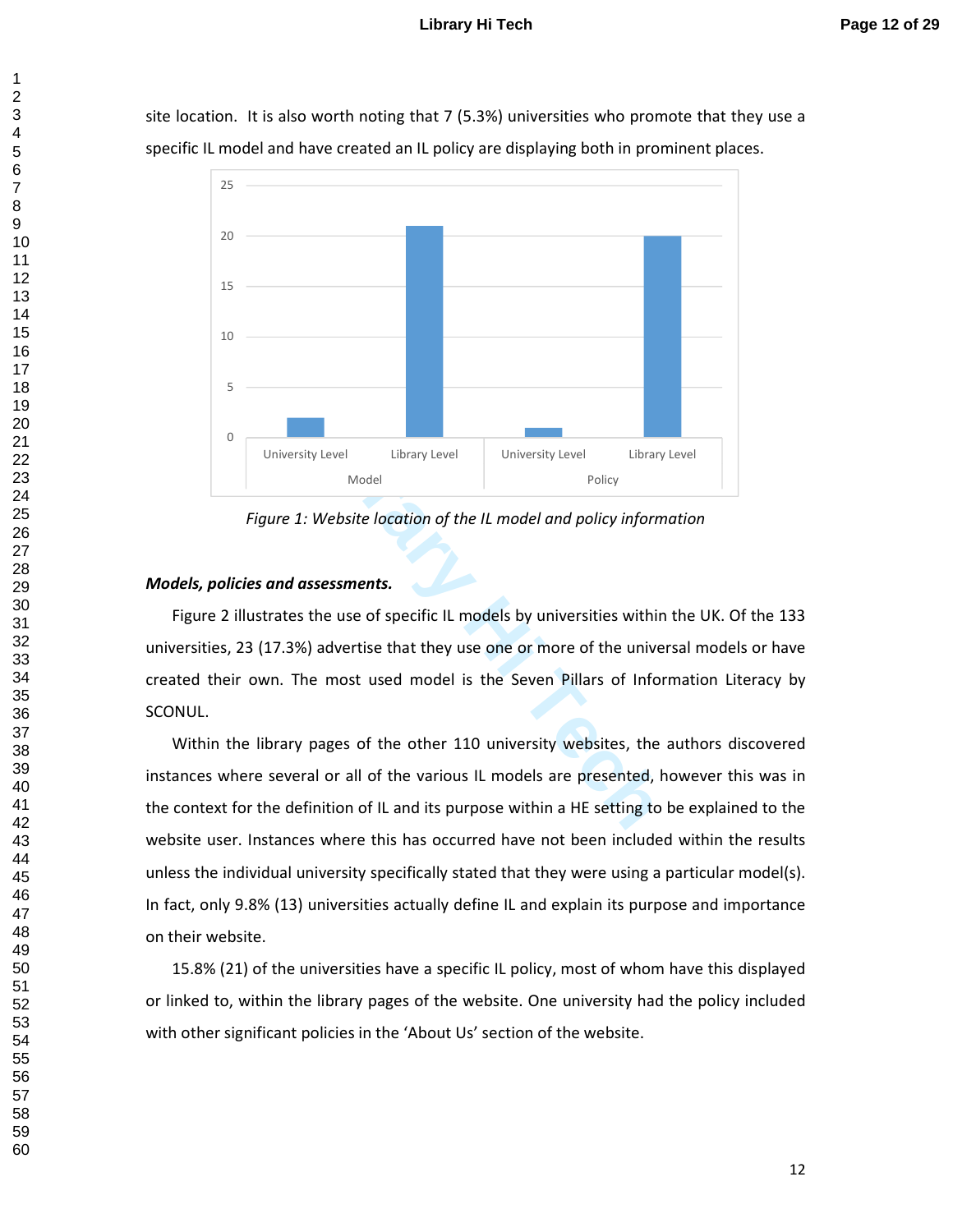$\mathbf{1}$  $\overline{2}$ 

# **Page 13 of 29 Library Hi Tech**

Only 12 universities (9%) state that their students undertake an IL assessment. Three of these websites discuss the assessment which takes place but the website user has to login to be able to access it, whereas the assessment can be seen publically on the other sites.



*Figure 2: University use of information literacy models* 

# *IL training.*

Of the 133 universities, only 21 (15.8%) have no IL training promoted on their websites. The remainder promote the various IL training that is on offer, which takes many different forms and is made available for different groups within the institution as illustrated in Figure 3. The chart indicates that the majority of universities (82) are focussing on providing IL

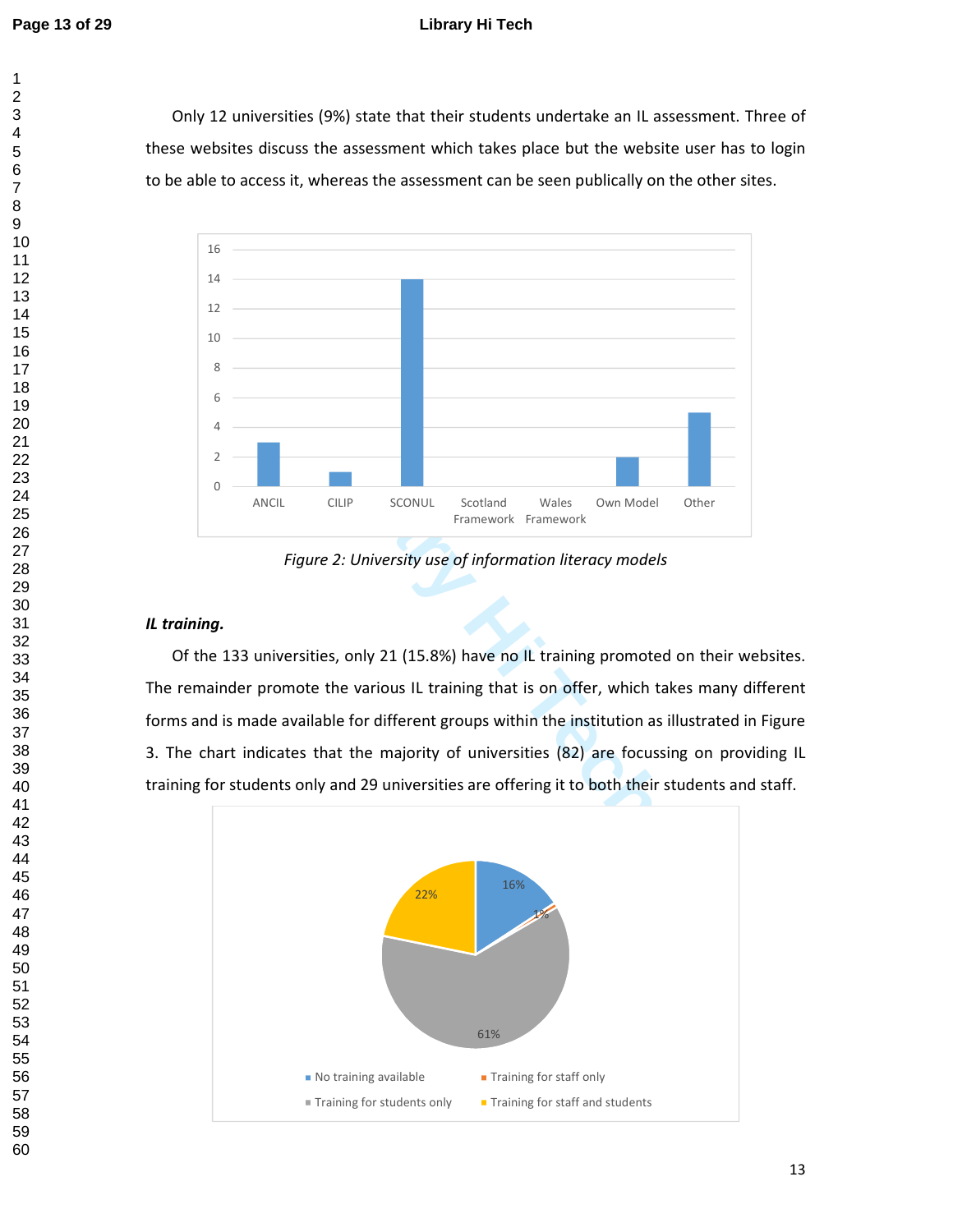# *Figure 3: IL training availability*

Figure 4 shows the type of IL training which is being promoted on the websites of the 112 universities that offer it. The most common forms of training promoted include online tutorials, librarian appointments and workshops.



*Figure 4: Type of IL training available within universities* 

As introduced in Table 1, to become information literate involves a wide skill set which would be developed through a combination of instruction and practice, so it was interesting to discover that only 36 (27.1%) universities provide online tutorials for each set of skills. Of the 79.7% of universities which provide online tutorials, 52.6% (70) of them provide training for only one or two of the skills, which are predominantly information seeking and citing and referencing sources, which in the CILIP model would be 'How to find information' and 'The ethics and responsibility of use'. The same results emerge for the workshops promoted; of the 81 universities who provide workshops, 36.1% (48) are again focussing only on developing skills in search techniques, citation and referencing.

*IL promotion and student satisfaction with the library service.*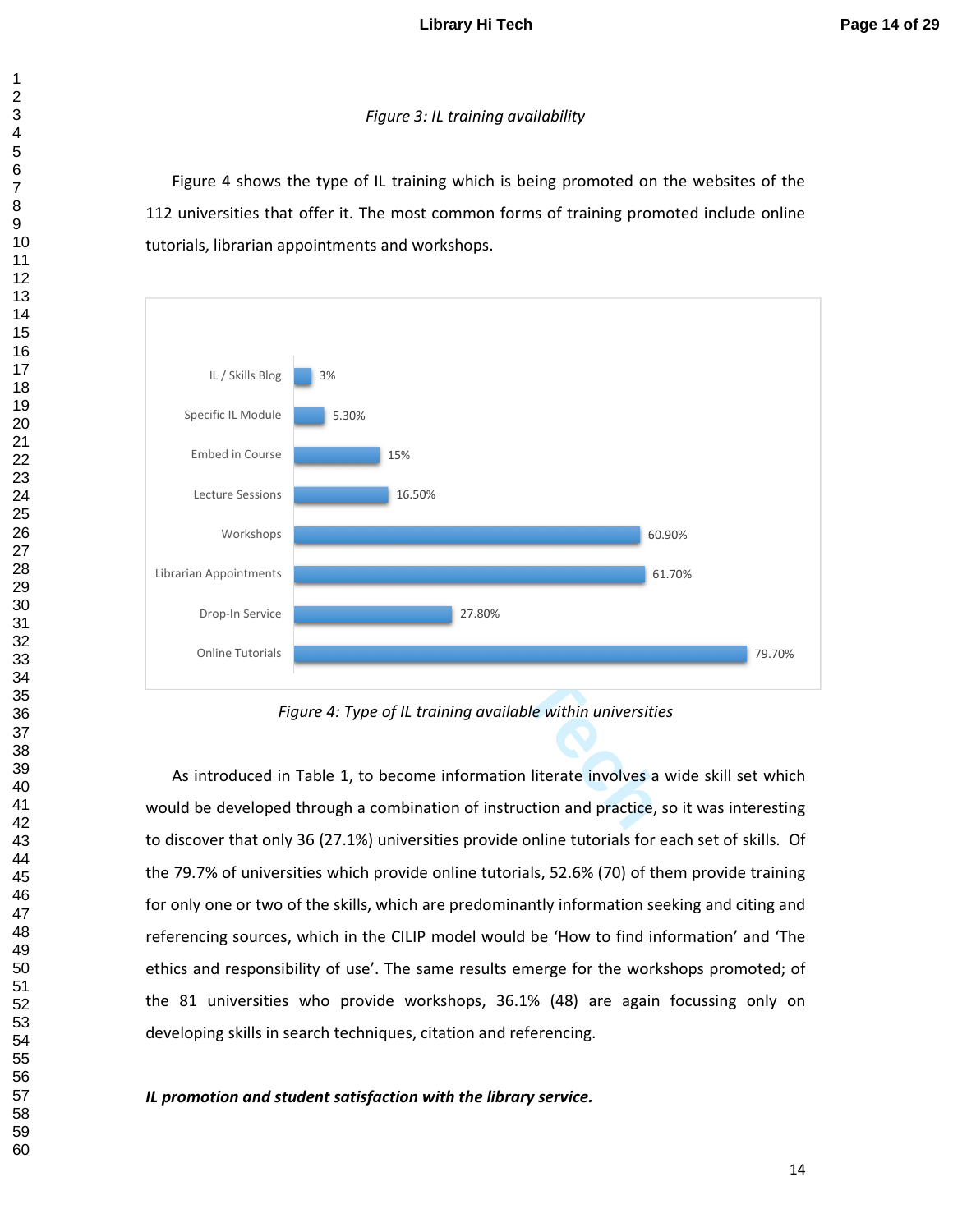### **Page 15 of 29 Library Hi Tech**

 $\mathbf{1}$  $\overline{2}$ 

> The THE Survey Experience Survey 2015 data was used as this correlated with the dates when the data was collected from the university websites. The average score awarded by students for 'Good library and library opening hours' in the THE Survey was plotted against the total website score for each university collected in this study. The score was derived from the Coding Manual as shown in Appendix 1. On this basis, the highest potential website score for a university is 19. Figure 5 shows the results in the form of a plotted graph with a trend line. Interestingly, the trend line shows that the higher the website score (those universities who are publically promoting their IL practice and commitment on their website), the least satisfied students are when they have rated 'Good library and library opening hours'. Table 2 shows the top ranking universities in the THE student satisfaction for the library score and those for the website score.

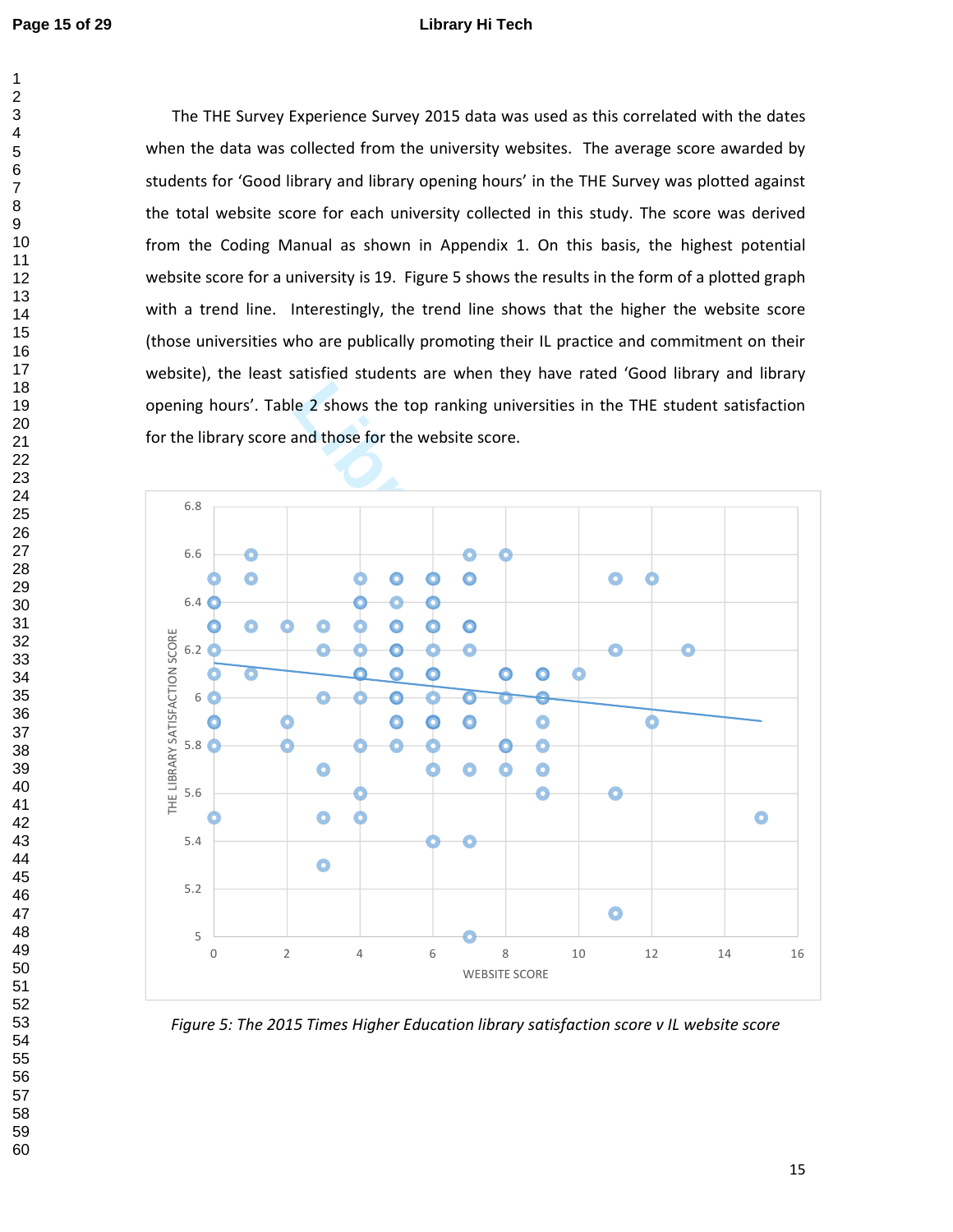| $\overline{ }$                   |
|----------------------------------|
|                                  |
|                                  |
|                                  |
|                                  |
|                                  |
|                                  |
|                                  |
|                                  |
|                                  |
|                                  |
|                                  |
|                                  |
|                                  |
|                                  |
|                                  |
|                                  |
|                                  |
|                                  |
|                                  |
|                                  |
|                                  |
|                                  |
|                                  |
|                                  |
|                                  |
|                                  |
|                                  |
|                                  |
|                                  |
|                                  |
|                                  |
|                                  |
|                                  |
|                                  |
|                                  |
|                                  |
|                                  |
|                                  |
|                                  |
|                                  |
|                                  |
|                                  |
|                                  |
|                                  |
|                                  |
|                                  |
|                                  |
|                                  |
| 41                               |
| 42                               |
|                                  |
| $4\degree$                       |
| 44                               |
| 45                               |
| 46                               |
|                                  |
| $\overline{4}$                   |
| 48                               |
| 49                               |
|                                  |
|                                  |
|                                  |
|                                  |
| $-50$ 51 52 53 54 55 56 57 58 59 |
|                                  |
|                                  |
|                                  |
|                                  |
|                                  |
|                                  |
|                                  |
|                                  |

| <b>Top Universities in THE Library Satisfaction</b> |              | Top Universities in the IL Website Score |              |
|-----------------------------------------------------|--------------|------------------------------------------|--------------|
| <b>Score</b>                                        |              |                                          |              |
| <b>University</b>                                   | <b>Score</b> | <b>University</b>                        | <b>Score</b> |
|                                                     |              |                                          |              |
| =1 University of Bath                               | 6.6.         | 1 University of South Wales              | 15           |
|                                                     |              |                                          |              |
| =1 University of Cambridge                          | 6.6          | 2 University of Leeds                    | 13           |
|                                                     |              |                                          |              |
| =1 Keele University                                 | 6.6          | =3 University of Sheffield               | 12           |
|                                                     |              |                                          |              |
|                                                     |              | =3 Ulster University                     | 12           |
|                                                     |              |                                          |              |

*Table 2: Top ranking universities in The Times Higher Education library satisfaction score and* 

*IL website score* 

# **Discussion**

## *University commitment to IL.*

**Library of Schemelar Schemelar Schemelar Schemelar Schemelar Schemelar Schemelar Schemelar Schemelar Schemelar Schemelar Schemelar Schemelar Schemelar Schemelar Schemelar Schemelar Schemelar Schemelar Schemelar Schemelar** The value of IL has been under scrutiny for many years. Stanley Wilder (2005) wrote an anti-IL article and claimed that developing effective IL programmes would require enormous and coordinated shifts in curricular emphases and resource allocation, none of which is either practical or politically realistic. William Badke (2014, p.69) stated that 'academia continues not to take us [librarians] seriously, and IL, a 'no brainer' to most of us, has had an exceedingly hard time getting itself lodged into HE even to its current level'. This leaves us in the situation where the library profession is embracing the importance of IL and faculty is criticising it, and an HE system which uses no universal standards or one specific IL model. It is therefore no surprise that the results show that only 7 of the 133 of universities are including IL at institutional level in mission statements, visions and strategic plans.

The results are more promising with 41 universities including IL in their library's mission statement, visions, strategic plan or KPIs, which means a total of 36.1% of UK universities have IL included within key documents which are visible to the public and therefore see IL as a central element of their strategy. This endorses previous studies (McGuiness, 2003) which have shown that IL has become the responsibility of the librarian, whose success relies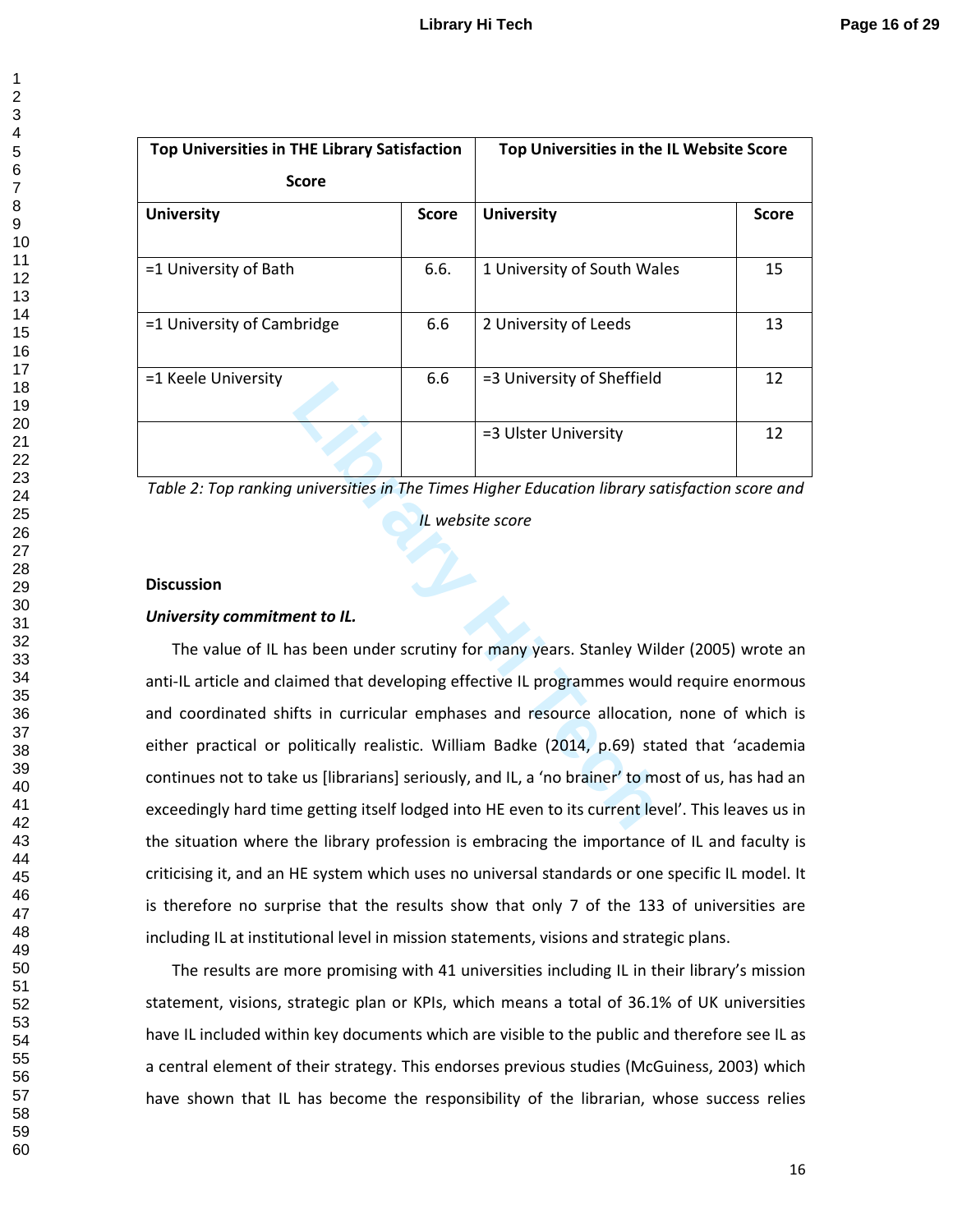### **Page 17 of 29 Library Hi Tech**

 $\mathbf{1}$  $\overline{2}$ 

heavily on the strength of the relationship between faculty and the library. However, this implies that it is not enough to have IL visible in the library's statement, but that the faculty's commitment must also be evident of the work of the library and all its departments in producing graduates with the knowledge and critical thinking skills for the workplace.

 The discussion of the findings from this present study sets out to illuminate how such a vision of IL is currently achieved and promoted on UK university websites, focusing on the key aspects of IL, its models, policies, assessment and training, as well as its possible relationship to student satisfaction.

### *Models, policies and assessment.*

This study shows that the use of models, policies and assessments by universities is very low. The most used model is The Seven Pillars of Information Literacy by SCONUL which was created after a Task Force were formed in 1998 with an initial brief to consider three questions:

- **What do we mean by information skills?**
- Why are they important?
- What constitutes best practice?

**Last United Symbol is The Seven Pillars of Information Literacy by**<br> **Last Symbol is The Seven Pillars of Information Literacy by**<br> **Let Symbol is The Seven Pillars of Information Literacy by**<br> **Let Symbol is Proper Symbo** Stéphane Goldstein produced a report for SCONUL in 2015 and reflected on SCONUL's 2009 survey which 'demonstrated that the model has been put to practical use by academic librarians, notably for purposes such as underpinning the design of institutional IL programmes, serving as a basis for the development of policy and strategy, and devising institutional frameworks'. The survey (Gallacher, 2009) only reported on 40 universities. From the 133 UK universities in this study only 14 (10.5%) are using the Seven Pillars model.

This would suggest a somewhat ad-hoc approach to IL by UK universities where, unlike in America, there is no universal IL model or framework which provides academic institutions with a directive to follow, create policy and IL programmes around and assess the IL capabilities of students. Indeed, in this study 21 universities have an IL policy, 8 (38.1%) of those universities do not mention on their websites that they are using a model even though it is generally accepted that the IL policy is created from the model (Andretta, 2005). Policy support is not uniform in the UK (Corrall, 2007); in contrast, American and even Australian government publications identify IL skills as key competencies for the workplace and lifelong learning.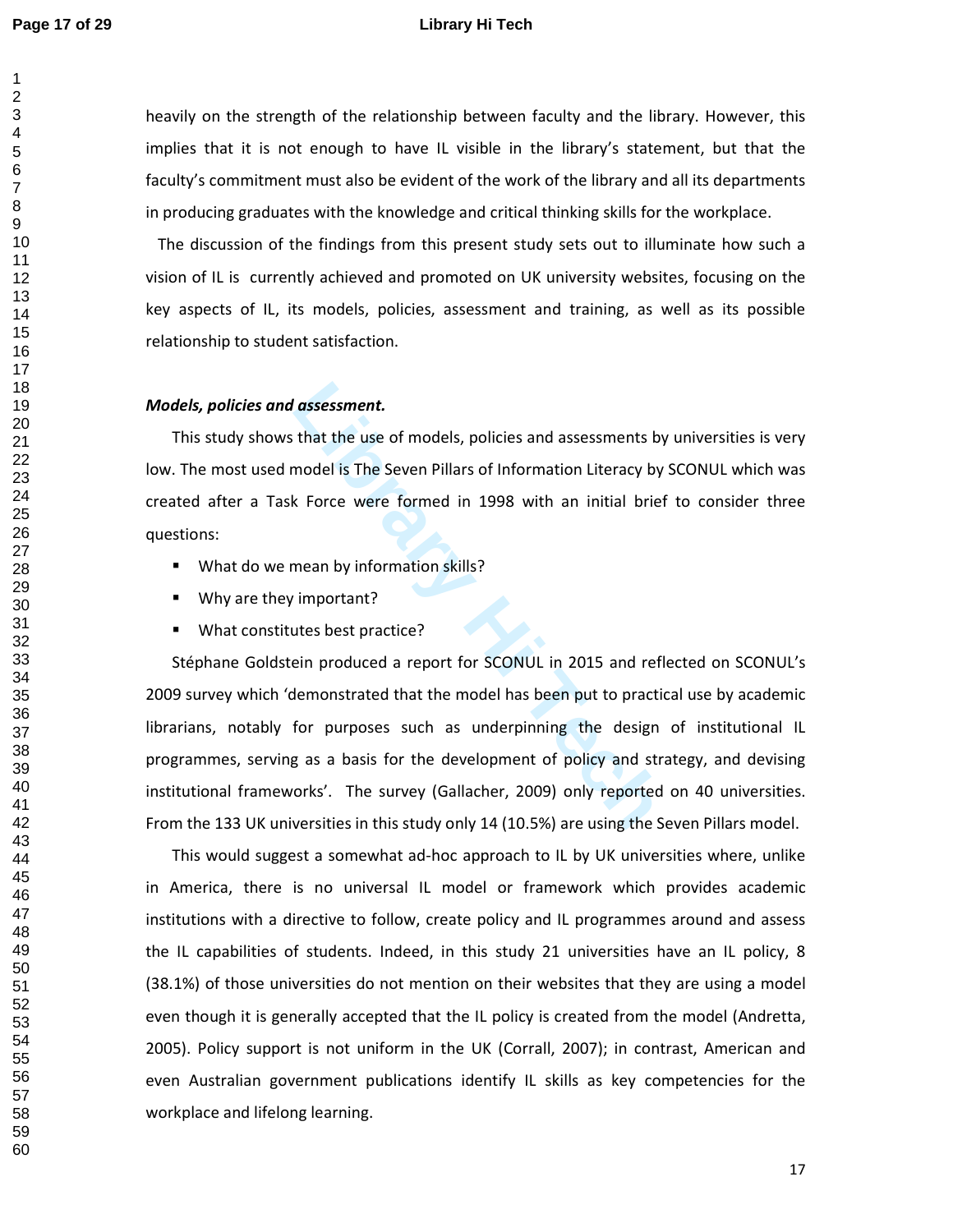## **Library Hi Tech Page 18 of 29**

The difference between America and the UK and relating to the use of a universal IL framework is also evident in the level of reference to IL assessment on UK universities websites. When IL has both credibility and value, through the use of a clear framework, the subsequent steps are to create an IL training programme and assessments which measure the effectiveness of the programme. James Madison University (JMU) requires hat all first year students were to pass the Information-Seeking Skills Test (ISST) to demonstrate competency; otherwise they were not permitted to continue with their academic studies (Cameron et al., 2007). In our study, 12 universities state on their website that their students undertake an IL assessment, but of those it is unknown whether the test is voluntary or compulsory and at what stage it is completed during a student's study.

# *IL training.*

Predominantly the results show that IL training is provided to students. Furthermore 29 universities do offer it to both students and staff as Webber and Johnston (2003) point out an information literate institution requires that all levels are literate. If 15% of universities embed IL into their courses, then it is essential that faculty staff are all receiving training if they are responsible for delivering the content to students.

**Latter Solution Solution** at what stage it is completed during a stude<br>
Level Techalis show that IL training is provided to studen<br>
it to both students and staff as Webber and Johnst<br>
Level Techalis and staff as Webber an Studies have been undertaken over the years which question the optimal way in which IL skills be taught. The key issues have been integrating IL into the curricula and the significance of the relationship between the subject / liaison librarian and faculty (Booth and Fabian, 2002; Bruce, 2001), both of which can affect the success rates of the training delivered. In our study, most of the website content relating to the promotion of IL training is centred on information seeking, citing and referencing. Further investigation would be necessary to establish whether the other more complex skills (often referred to as higher order skills) including the critical analysis of texts to create an annotated bibliography (Gallacher, 2009), are taught through one-to-one sessions or possibly embedded and taught within the context of the subject of the university courses.

 Similarly, further investigation would be necessary to understand why the results show that 21 institutions do not appear to be offering IL training. There may be good reason for this, one being a wariness on the libraries behalf of making the resources publically available on their website. Independent studies conducted by Graham and Secker (2012) and Appleyard (2012) which looked into the creation and sharing of resources amongst LIS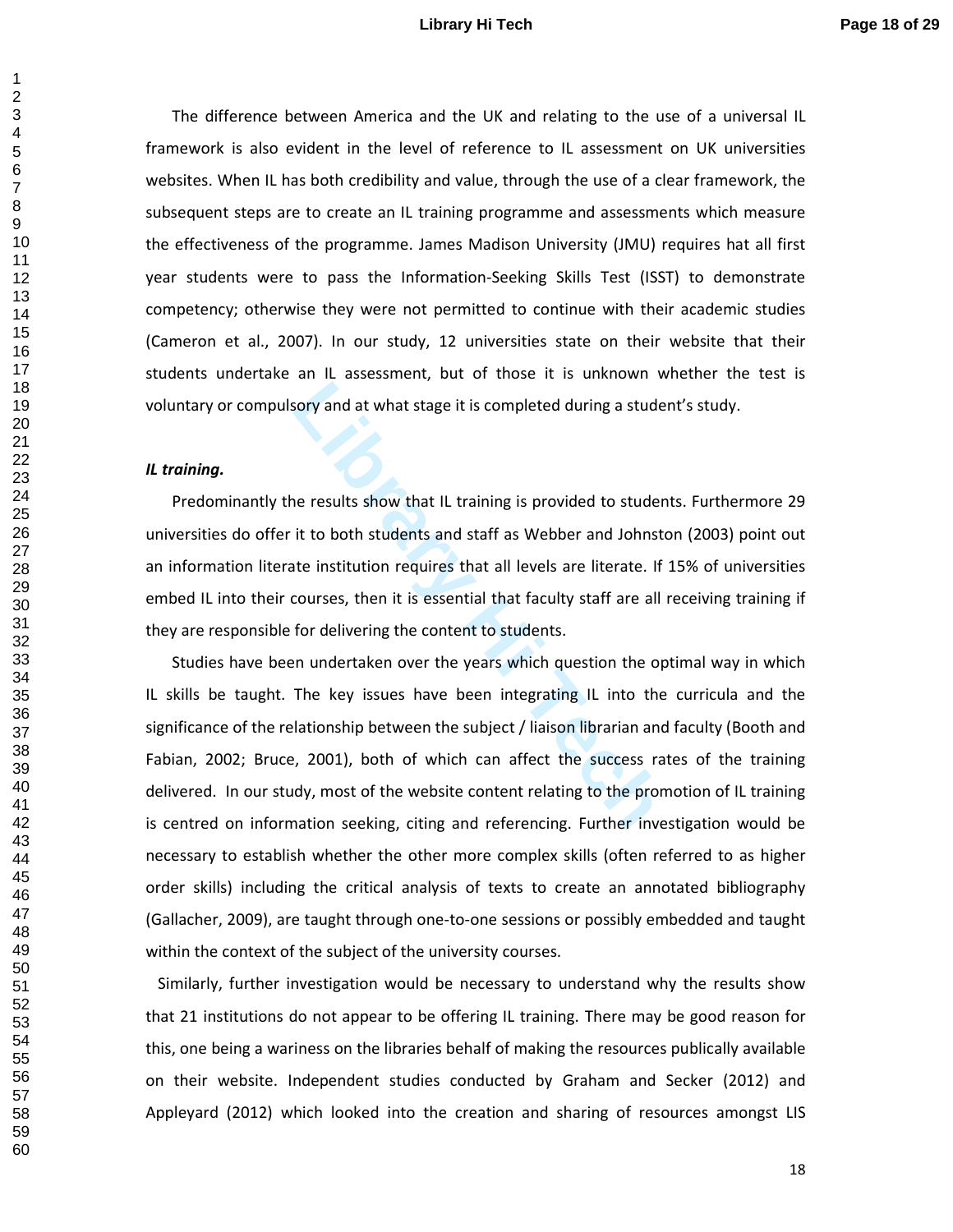$\mathbf{1}$ 

### **Page 19 of 29 Library Hi Tech**

professionals, including IL resources, found that most respondents preferred to use existing material before spending time creating their own. There were a number of websites which provided links to existing IL programmes offered by other institutions, such as the Virtual Training Suite (Dawson, 2001), Cardiff University's Information Literacy Resource Bank and Project Q by Southampton University. Where resources had been created, respondents commented that they would be reluctant to make them public due to uncertainty with copyright issues, plus some didn't want others using their work. Further investigation into the extent and type of IL training in UK universities may address some of these 'unknowns' in present survey.

# *IL promotion and student satisfaction with the library service.*

**Label Statisfaction with the library service.**<br>
Lettempts were made to find a relationship betweer<br>
Lettempts were made to find a relationship betweer<br>
Let is perhaps of interest to note that with the exceptic<br>
the other Although many attempts were made to find a relationship between the website score and the THE student satisfaction score for the library, no definitive patterns or results emerged. Although it is perhaps of interest to note that with the exception of the University of South Wales, all the other universities who ranked the highest positions for the THE library satisfaction and website score were traditional universities. If we are to adopt the clear guidance of the Seven Pillars model to underpin the universities commitment to IL, the fact that SCONUL's 2009 survey (Gallacher, 2009) showed that the majority of those using the Seven Pillars model were new universities, suggests that the one question on library satisfaction in the THE survey is not enough to relate to the IL of the library service.

The way forward would be to have specific IL questions in student surveys so that the many roles that an academic library undertakes are not being simplified into an overall satisfaction with the library service. The National Survey of Student Engagement (NSSE) partnered with college and university librarians in America and Canada in 2013, so that an IL module for the 2014 undergraduate survey could be included. The overarching purpose was to investigate student engagement in activities that develop IL skills (Fosnacht, 2014). There were three sections in the module. Firstly, questions which enquired about the frequency with which students engaged in activities to develop IL skills. The second stage focused on how well instructors promoted the proper use of information. The final question looked to assess whether the students college experience had improved their information abilities (Fosnacht, 2014). Data from a survey of this nature would provide IL instructors and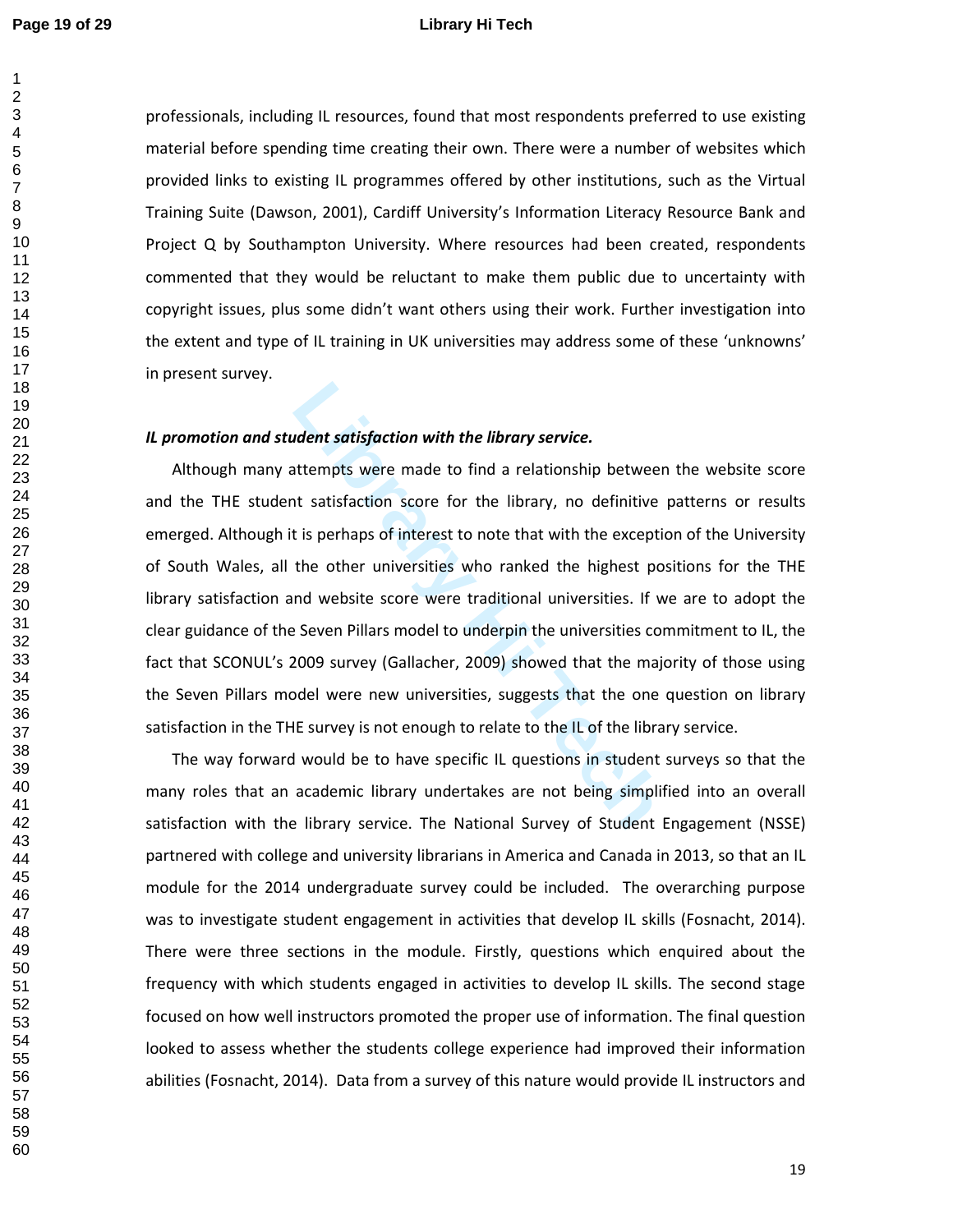universities with more relevant information and could also be used to investigate the relationship between IL provision and student satisfaction with the library service.

### **Conclusions and Recommendations**

(Graham and Secker, 2012). Also, some perceive<br>tool to entice prospective students and as a result<br>ion tool for existing students, therefore any IL info<br>be seen until they login. This does however c<br>IL to be successful it The study has provided a valuable insight into promotion of and engagement with IL in UK universities through the important channel of the university website. Whilst this study offers important insights, the extent to which its findings provide a complete picture of IL may be limited. There are many reasons why this may be the case, including practitioners being protective of their resources and not wanting them being used by the general public or other institutions (Graham and Secker, 2012). Also, some perceive that a website is a marketing and sales tool to entice prospective students and as a result will not use it as a learning or information tool for existing students, therefore any IL information or training resources will not be seen until they login. This does however contradict with the suggestion that for IL to be successful it requires integration at all levels of an institution particularly support from top management, therefore meaning that even if the IL training does not appear on the website because of it being a sales tool, IL would still be included within the mission statement, visions or strategic plans as these are available on every university website.

 This study has shown that in the ten years since Sheila Corrall's study of UK university websites, there has been no significant evidence that the public information relating to IL has increased, and it is still the case that 'remarkably few library or information services included explicit commitments to IL in formal mission statements'. If academic libraries expect to be perceived as major advocates for and providers of IL instruction, they need to be much more proactive about promoting information literacy through their websites. Furthermore, it would seem that the collaboration in America based on a common IL model and other joint initiatives offers an interesting model. The other agenda for further development is in relation to understanding and responding to the different aspects of information behaviour (and not simply focussing on searching and citation) and linking training and assessment more closely to stage in the curriculum including the transition to postgraduate study and the workplace. This will only be achieved by collaborative innovations, typically discipline-related, that involve co-operation with academics. Taking this wider perspective on information behaviour will also facilitate understanding and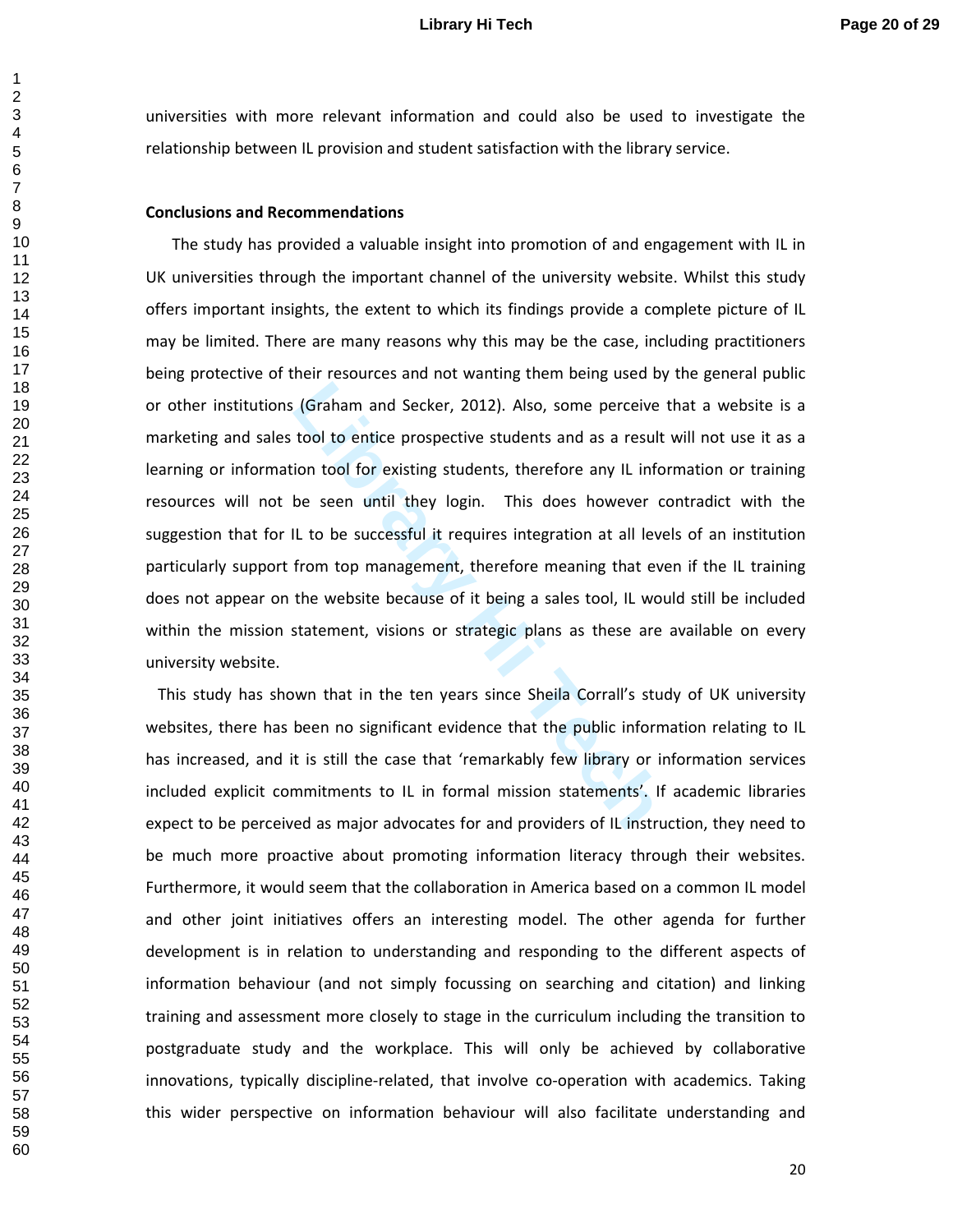$\mathbf{1}$  $\overline{2}$ 

### **Page 21 of 29 Library Hi Tech**

development of IL initiatives that take into account the wider context of student information behaviour in today's mobile, digital environment.

The current authors are continuing their research into IL with a survey of academic librarians, which will offer a wider range of insights in IL policy and practice in UK university libraries, and provide the opportunity to compare the 'reality' with the 'rhetoric'.

### **References**

American Library Association. (2016), "ACRL Framework for Information Literacy for Higher Education"*,* available at: http://www.ala.org/acrl/standards/ilframework (accessed 12 August 2016).

Andretta, S. (2005), *Information Literacy: A Practioner's Guide,* Chandos Publishing, Oxford.

- Andretta, S. (2006), "Information Literacy: The New "Pedagogy of the Question*",* Walton, G. and Pope, A., *Information Literacy: Recognising the Need,* Chandos Publishing, Oxford.
- Appleyard, S. (2012), "Sharing and re-use of information literacy resources across higher education libraries in the United Kingdom: a student's view". *Journal of Information Literacy,* Vol. 6 No. 2, pp. 143-146.
- vailable at: http://www.ala.org/acrl/standards/ilfra<br>6).<br>formation Literacy: A Practioner's Guide, Chandos P<br>"Information Literacy: The New "Pedagogy of the Quentes"<br>formation Literacy: Recognising the Need, C<br>information Ariew, S. (2014), "How We Got Here: A historical look at the academic teaching library and the role of the teaching librarian". *Communications in Information Literacy,* Vol. 8 No. 2, pp. 208-224.
- Badke, W. (2014), "Who owns information literacy?" *Online Searcher,* Vol. 38 No. 4, pp. 68- 70.
- Bawden, D. and Robinson, L. (2009), "The dark side of information: Overload, anxiety and other paradoxes and pathologies". *Journal of Information Science,* Vol. 35 No. 2, pp. 180-191.

Belshaw, D. A. J. (2011), "What is 'digital literacy'?", available at:

http://neverendingthesis.com/doug-belshaw-edd-thesis-final.pdf (accessed 13 March 2015).

Bent, M., Higgins, S. and Brettell, S. (2006), "Developing a Community of Practice: The Newcastle Information Literacy Project", Walton, G. and Pope, A., *Information Literacy: Recognising the Need,* Chandos Publishing, Oxford.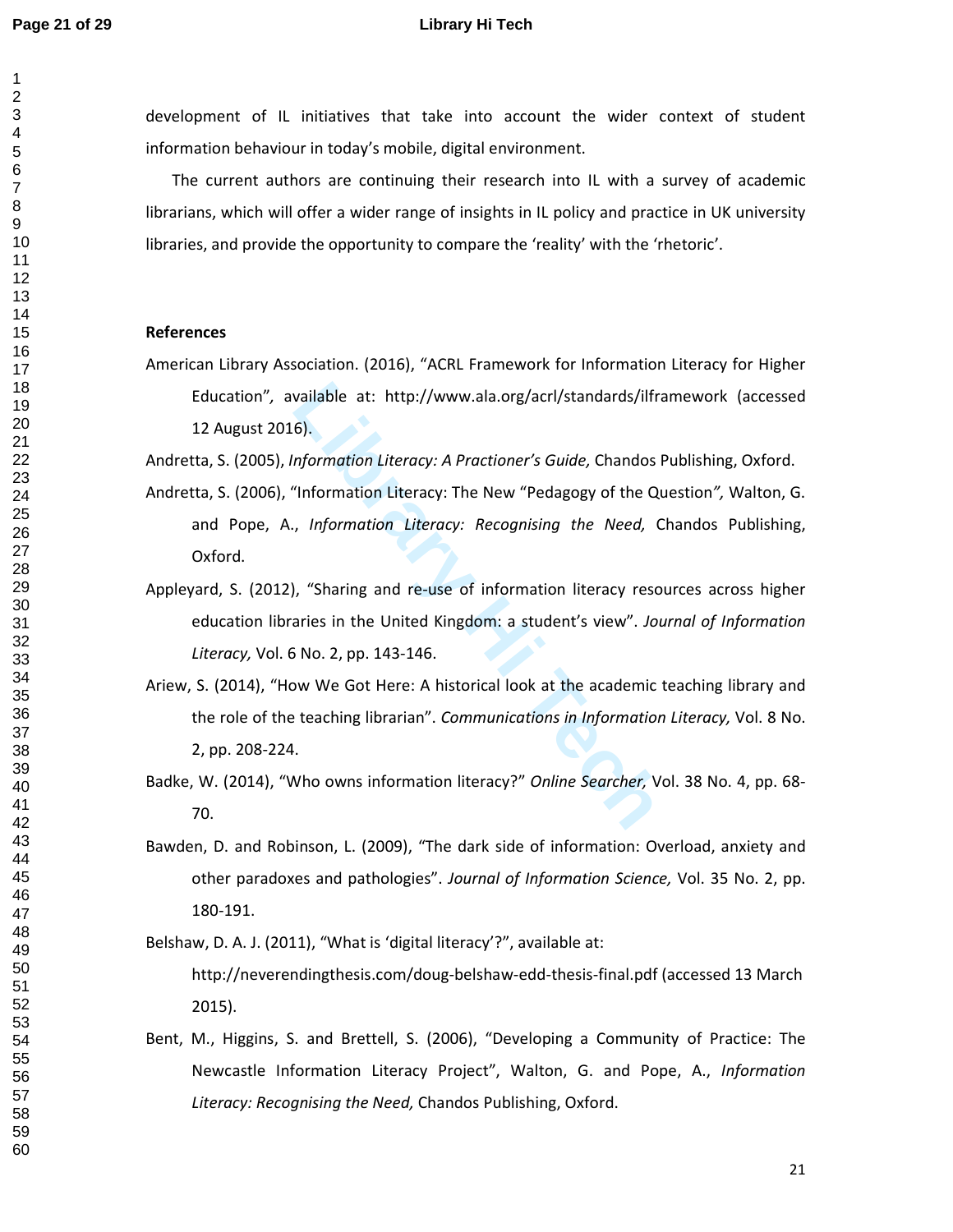- Booth, A. and Fabian, C. A. (2002), "Collaborating to advance curriculum-based information literacy initiatives". *Journal of Library Administration,* Vol 36 No. 1/2, pp. 123-142.
- Bruce, C. (2001), "Faculty-librarian partnerships in Australian higher education: critical dimensions". *Reference Services Review,* Vol. 29 No. 2, pp. 106-115.
- Bryman, A. and Bell, E. (2015), *Business Research Methods, 4th Ed.,* Oxford University Press, Oxford.
- Cameron, L., Wise, S. and Lottridge, S. (2007), "The Development and Validation of the Information Literacy Test". *College & Research Libraries,* Vol. 68 No. 3, pp 229-236.
- Catts, R. (2010), "UNESCO Information Literacy Indicators: Validation Report", available at: http://www.unesco.org/new/fileadmin/MULTIMEDIA/HQ/CI/CI/pdf/information\_liter acy indicators validation report ralph catts en.pdf (accessed 12 January 2015).
- Chen, K. and Lin, P. (2011), "Information literacy in university library user education". *Aslib Proceedings: New Information Perspectives,* Vol. 63 No. 4, pp. 399-418.
- CILIP. (2014), "IL Group: Definitions", available at: http://www.informationliteracy.org.uk/definitions/definitions-of-il/ (accessed 12
	- September 2014).
- Cope, J. and Sanbria, J. E. (2014), "Do We Speak the Same Language? A Study of Faculty Perceptions of Information Literacy", *Libraries and the Academy,* Vol. 14 No 4, pp. 475-502.
- nesco.org/new/fileadmin/MULTIMEDIA/HQ/CI/CI/pc<br>
Lyalidation\_report\_ralph\_catts\_en.pdf (accessed 12<br>
(2011), "Information literacy in university library use<br>
New Information Perspectives, Vol. 63 No. 4, pp. 399-<br>
up: Defini Corrall, S. (2007), "Benchmarking strategic engagement with information literacy in higher education: towards a working model", *Information Research*, Vol. 12 No. 4, paper 328, available at: http://www.informationr.net/ir/12-4/paper328.html. (accessed 9 March 2015).
- Educause Center for Applied Research. (2011), "ECAR National study of undergraduate students and information technology, 2011", available at: https://library.educause.edu/resources/2011/10/ecar-national-study-ofundergraduate-students-and-information-technology-2011-report (accessed 26 March 2015).
- Fosnacht, K. (2014), "Information Literacy and NSSE: Introducing the Experiences with Information Literacy Module". *College & Research Libraries News,* Vol. 75 No.9, pp. 490-500.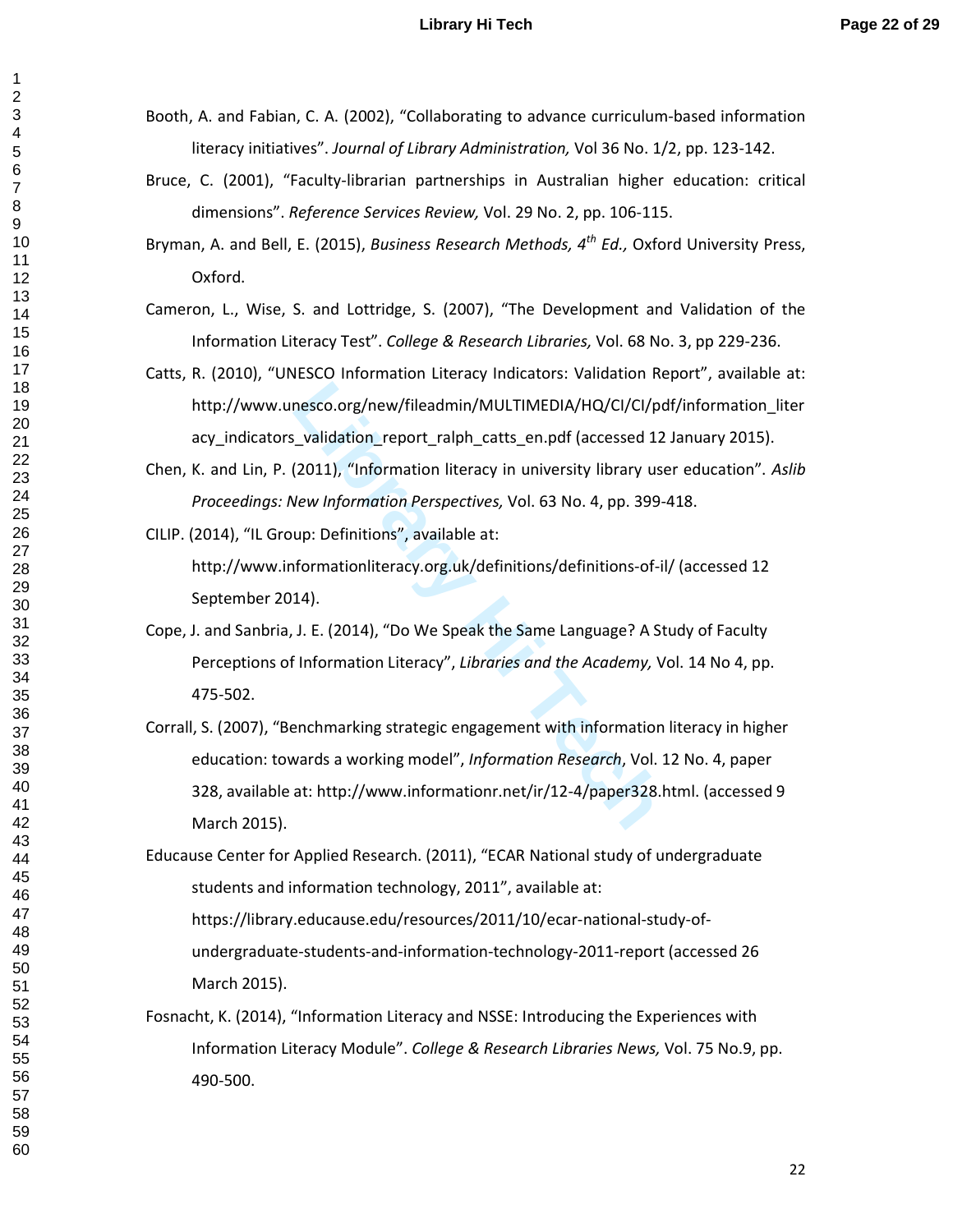123456789

 $\begin{bmatrix} 7 \\ 8 \end{bmatrix}$  $\overline{9}$ 

2<br>3<br>4<br>5<br>6<br>6

 $\mathbf{1}$ 

# **Page 23 of 29 Library Hi Tech**

| Gallacher, C. (2009), "Use of SCONUL's 7 Pillar Model for Information Literacy: Findings of a                              |
|----------------------------------------------------------------------------------------------------------------------------|
| Study of SCONUL institutions 2008 -2009", available at:                                                                    |
| http://www.sconul.ac.uk/sites/default/files/documents/Use_seven_pillars_study_20                                           |
|                                                                                                                            |
| 09.pdf (accessed 5 July 2016).<br>Godwin, P. (2003), Information literacy, but at what level? Information and IT literacy: |
|                                                                                                                            |
| Enabling learning in the 21 <sup>st</sup> century, Facet Publishing, London.                                               |
| Goldstein, S. (2015), "Perceptions of the SCONUL Seven Pillars of Information Literacy: A                                  |
| brief review", available at:                                                                                               |
| http://www.sconul.ac.uk/sites/default/files/documents/Seven%20Pillars%20Review                                             |
| %202015.pdf (accessed 5 March 2016).                                                                                       |
| Goodall, D. and Pattern, D. (2011), "Academic library non/low use and undergraduate                                        |
| achievement". Library Management, Vol. 32 No.3, pp. 159-170.                                                               |
| Graham, N. and Secker, J. (2012), "Librarian, Information Literacy and Open Educational                                    |
| Resources", available at:                                                                                                  |
| http://deliopenfiles.wordpress.com/2012/04/findingssharingoers_reportfinal1.pdf                                            |
| (accessed 12 August 2016).                                                                                                 |
| Grassian, E. S. and Kaplowitz, J. R. (2009), Information Literacy Instruction Theory and                                   |
| Practice: 2 <sup>nd</sup> Ed., Neal-Schuman, New York.                                                                     |
| Gross, M. & Latham, D. (2012), "What's skill got to do with it?: Information literacy skills and                           |
| self-views of ability among first-year college students". Journal of the American                                          |
| Society for Information Science, Vol. 63 No. 3, pp. 574-583.                                                               |
| Haddow, G. (2013), "Academic library use and student retention: A quantitative analysis".                                  |
| Library & Information Science Research, Vol. 35 No.2, pp. 127-136.                                                         |
| Hepworth, M. (1999), "A study of Undergraduate Information Literacy and Skills: the                                        |
| inclusion of information literacy and skills in the undergraduate curriculum",                                             |
| Proceedings of the 65 <sup>th</sup> IFLA Council and General Conference, Bangkok, August 20-28,                            |
| 1999, The Hague, IFLA, 1999, available at: www.ifla.org/IV/ifla65/papers/107-                                              |
| 124e.htm (accessed 5 August 2016).                                                                                         |
| Herman, E. and Nicholas, D. (2010), "The information enfranchisement of the digital                                        |
| consumer". ASLIB Proceedings, Vol. 62 No. 3, pp. 245-260.                                                                  |
| Higher Education Funding Council for England. (2010), "Higher Education Funding Council                                    |
| for England National student survey: Findings and trends: 2006-2009 Higher                                                 |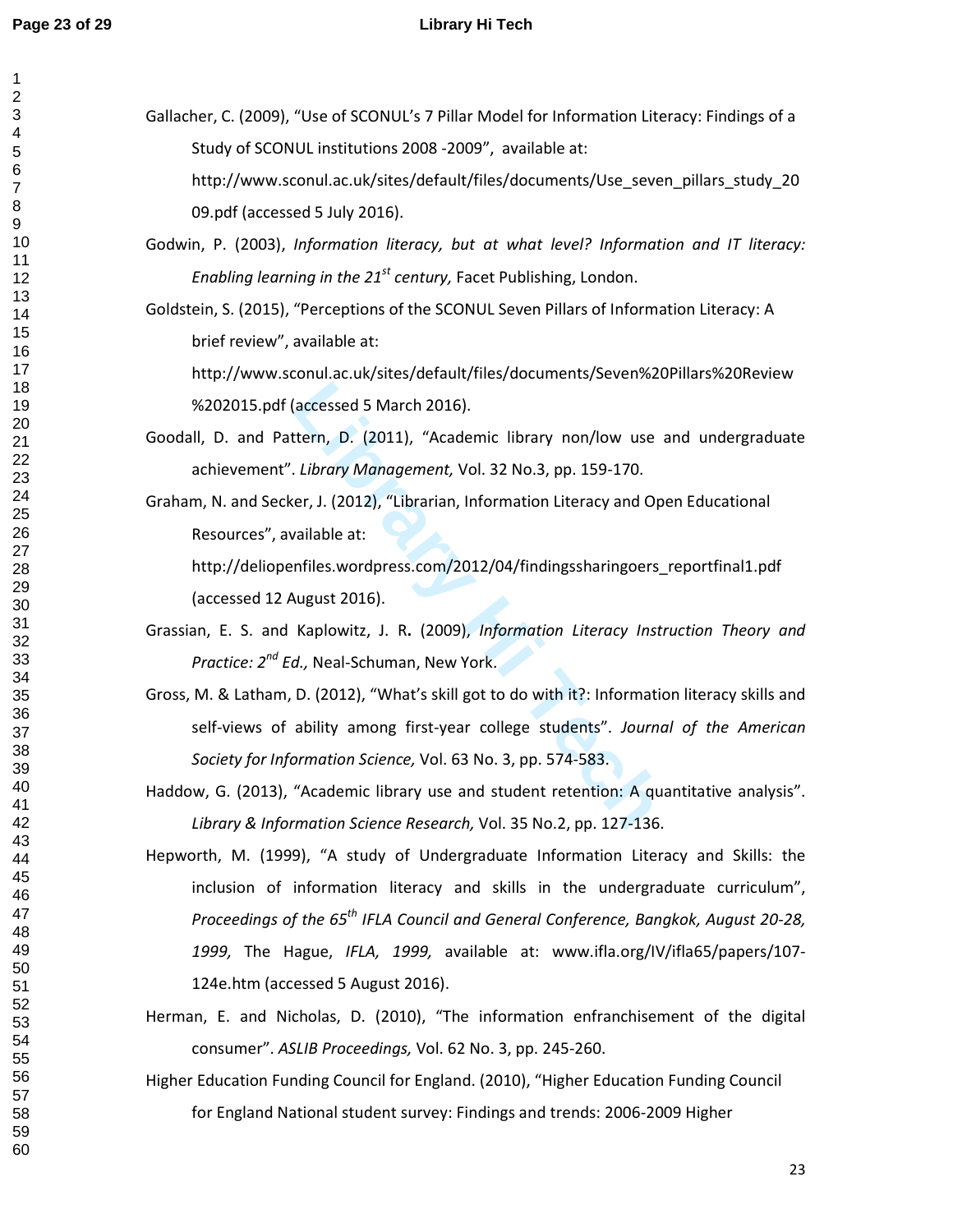Education Funding Council for England", available at:

http://hefce.ac.uk/pubs/hefce/2010/10\_18/ (accessed 12 August 2016).

- Koltay, T., Spiranec, S. and Karvalics, L. Z. (2015), "The Shift of Information Literacy Towards Research 2.0". *The Journal of Academic Librarianship,* Vol. 41, pp. 87-93.
- Kuh, G. D. and Gonyea, R. M. (2003), "The role of the academic library in promoting student engagement in learning"*. College & Research Libraries,* Vol. 64 No.4, pp. 256-282.
- Lau, J. (2006), "IFLA: Guidelines on Information Literacy for Lifelong Learning", available at: http://www.ifla.org/publications/guidelines-on-information-literacy-for-lifelonglearning (accessed 12 November 2014).
- ion Commission. (1997), "New Library: The People's<br>
of Partnership Models between Libraries c<br>
n Providers', LIC Research Report No: 44, London.<br> *Liferacy Landscapes: Information lite.*<br> *Liferacy Landscapes: Information* Library and Information Commission. (1997), "New Library: The People's Network", (2000b), '*Investigation of Partnership Models between Libraries and Cable Based Communication Providers',* LIC Research Report No: 44, London.
- Lloyd, A. (2010), *Information Literacy Landscapes: Information literacy in education, workplace and everyday contexts,* Chandos Publishing, Oxford.
- Madden, R. (2014), "Information behaviour of humanities PhDs on an information literacy course". *Reference Services Review,* Vol. 42 No.1, pp. 90-107.
- Mayer, A. K., Peter, J., Leichner, N. and Krampen, G. (2015), "One Size Doesn't Fit All Effectiveness and Subjective Evaluations of Adaptable Information Literacy Instruction". *CCIS*, Vol. 552, pp. 283-292.
- McGuinness, C. (2003), "Attitudes of academics to the library's role in information literacy education", Martin, A. *Information and IT literacy: Enabling learning in the 21st century,* Facet Publishing, London.
- McGuinness, C. (2006), "What faculty think exploring the barriers to information literacy development in undergraduate education". *The Journal of Academic Librarianship*, Vol. 32 No.6, pp. 573-582.
- McKinney, P., Jones, M. and Turkington, S. (2011), "Information literacy through inquiry: A Level One psychology module at the University of Sheffield". *Aslib Proceedings: New Information Perspectives,* Vol. 63 No. 2/3, pp.221-240.
- Mery, Y., Newby, J. and Peng, K. (2012), "Why one-shot information literacy sessions are not the future of instruction: a case for online credit courses". *Coll. Res. Library.* Vol. 73, pp. 366-377.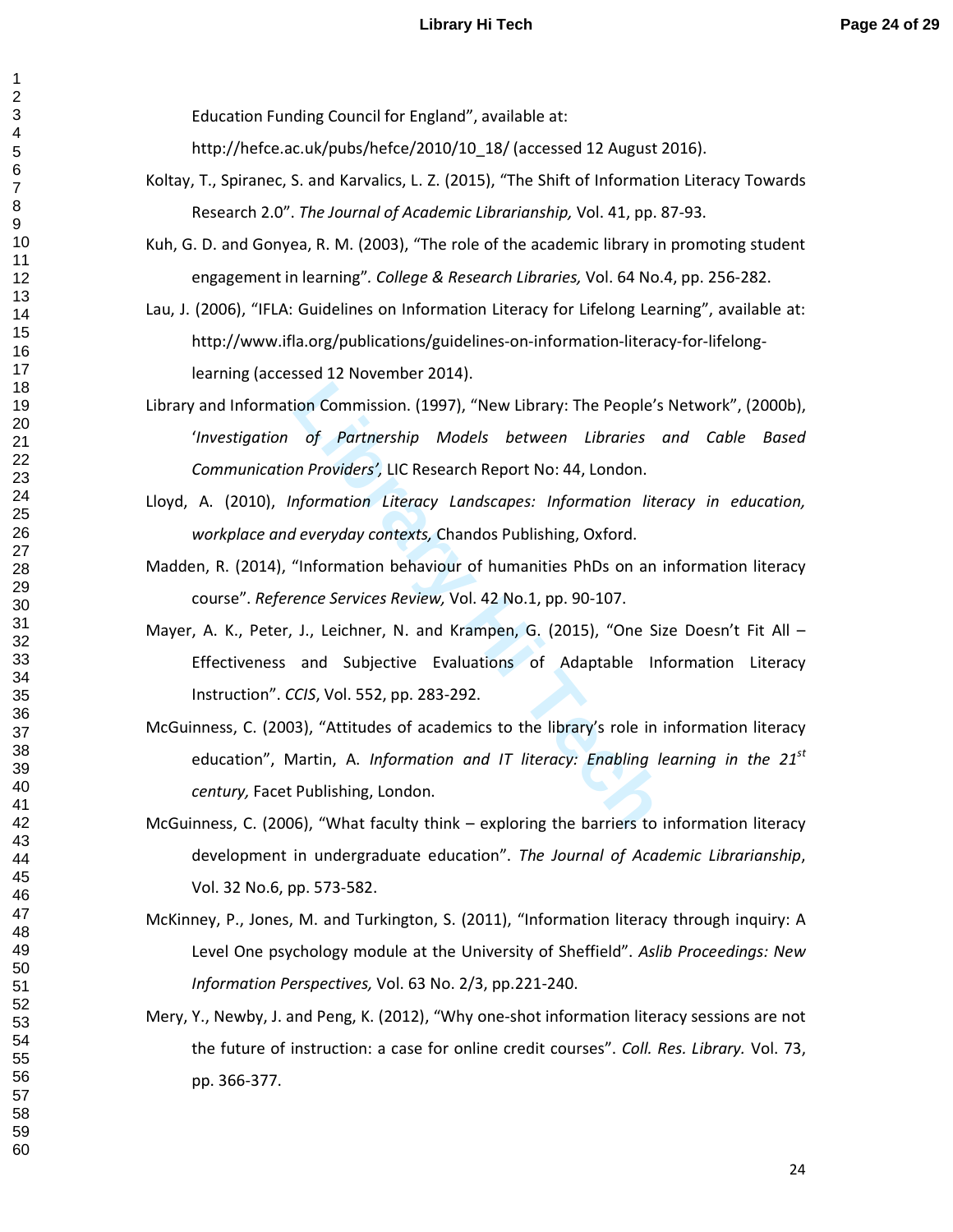$\mathbf 1$ 

## **Page 25 of 29 Library Hi Tech**

National Union of Students. (2012), "Student Experience Research", available at: http://www.qaa.ac.uk/en/Publications/Documents/Student-Experience-Research-12- Part-1.pdf (accessed 28 August 2016).

- Peters, J., Hathaway, D. and Bragan-Turner, D. (2003), "*Does discipline matter?"* Martin, A. *Information and IT literacy: Enabling learning in the 21st century,* Facet Publishing, London.
- Research Information Network. (2008), "Mind the skills gap: information-handling training for researchers", available at: http://www.rin.ac.uk/system/files/attachments/Mindskills-gap-report.pdf (accessed 18 November 2014).

Saunders, L. (2012), "Faculty perspectives on information literacy as a student learning outcome". *The Journal of Academic Librarianship,* Vol. 38 No. 4, pp. 226-236.

- "Faculty perspectives on information literacy as<br> *Lournal of Academic Librarianship, Vol.* 38 No. 4, pp<br>
an, E. (2011), "A New Curriculum for Information L<br> *g* Documents", available at: http://ccfil.pbworks.cor<br>
eptember Secker, J. and Coonan, E. (2011), "A New Curriculum for Information Literacy: Curriculum and Supporting Documents*",* available at: http://ccfil.pbworks.com/f/ANCIL\_final.pdf (accessed 28 September 2014).
- SCONUL. (2011), "SCONUL Seven Pillars of Information Literacy: Core Model for Higher Education", available at:

http://www.sconul.ac.uk/groups/information\_literacy/seven\_pillars.html (accessed 28 September 2014).

- Shenton, A. K. and Fitzgibbons, M. (2010), "Making information literacy relevant". *Library Review,* Vol. 59 No. 3, pp. 165-174.
- Smith, J. K., Given. L., Julien, H., Ouellette, D. and DeLong, K. (2013), "Information literacy proficiency: assessing the gap in high school students' readiness for undergraduate academic work". *Library & Information Science Research,* Vol. 35, pp. 88-96.
- Stubbings, R. and Franklin, G. (2005), "More to life than Google: A journey for PhD students". *Journal of eLiteracy,* Vol. 2, pp. 93-103.
- Town, J. S. (2003), "Information literacy: definition, measurement, impact". Martin, A. *Information and IT literacy: Enabling learning in the 21st century,* Facet Publishing, London.

Universities UK. (2015), "Our Members", available at:

http://www.universitiesuk.ac.uk/about/Pages/member-institutions.aspx (accessed 7 January 2015).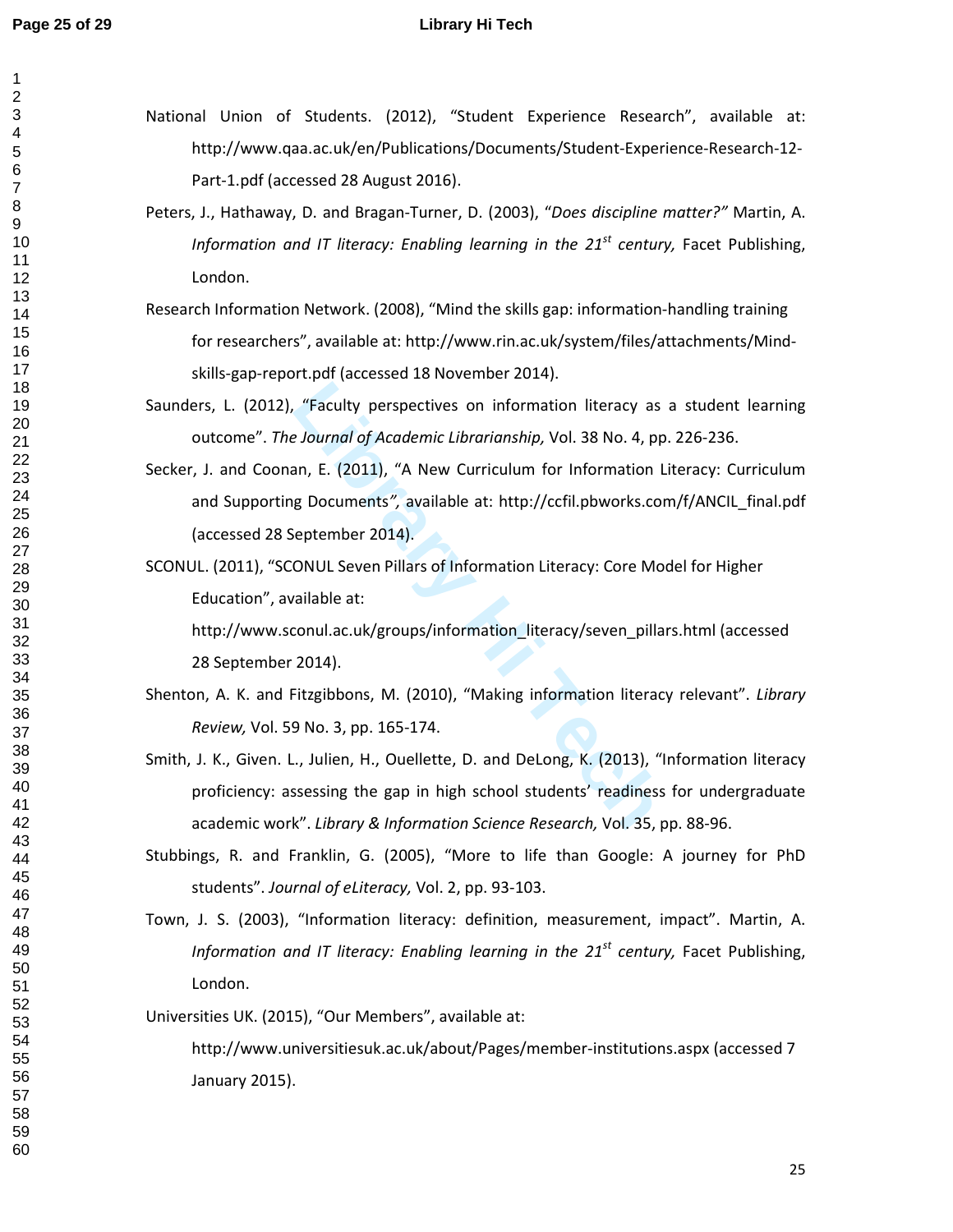- Virkus, S. and Mandre, S. (2015), "Information Literacy, Leadership and Management". *CCIS*, Vol. 552, pp. 80-89.
- Walsh, A. (2009, "Information Literacy Assessment: Where do we start?" *Journal of Librarianship and Information Science,* Vol. 41 no. 1, pp. 19-28.
- Wang, L. (2011), "An information literacy integration model and its application in higher education". *Reference Services Review,* Vol. 39 No. 4, pp. 703-720.
- Webber, S. and Johnston, B. (2003), "Assessment for information literacy: vision and reality", Martin, A. *Information and IT literacy: Enabling learning in the 21st century,* Facet Publishing, London.
- Webber, S. and Johnston, B. (2006), "Working towards the Information Literate University", Walton, G. and Pope, A., *Information Literacy: Recognising the Need,* Chandos Publishing, Oxford.
- Wilder, S. (2005), "Information Literacy makes all the wrong assumptions". *The Chronicle of Higher Education,* Vol. 51 No. 18, B13.
- Example 1, 2006), "Working towards the Information L<br>Ind Pope, A., *Information Literacy: Recognising that*<br>ford.<br>formation Literacy makes all the wrong assumption<br>ion, Vol. 51 No. 18, B13.<br>n, L., Yang, S. and Davis, S. (2 Wise, S. L., Cameron, L., Yang, S. and Davis, S. (2005), "Information Literacy Test: Test Development and Administration Manual", Harrisonburg, Institute for Computer-Based Assessment; Centre for Assessment & Research Studies, James Madison University.
- Zurkowski, P. G. (1974), The Information Service Environment Relationship and Priorities, Related Paper No. 5. *National Commission on Libraries and Information Science,*  Washington, DC.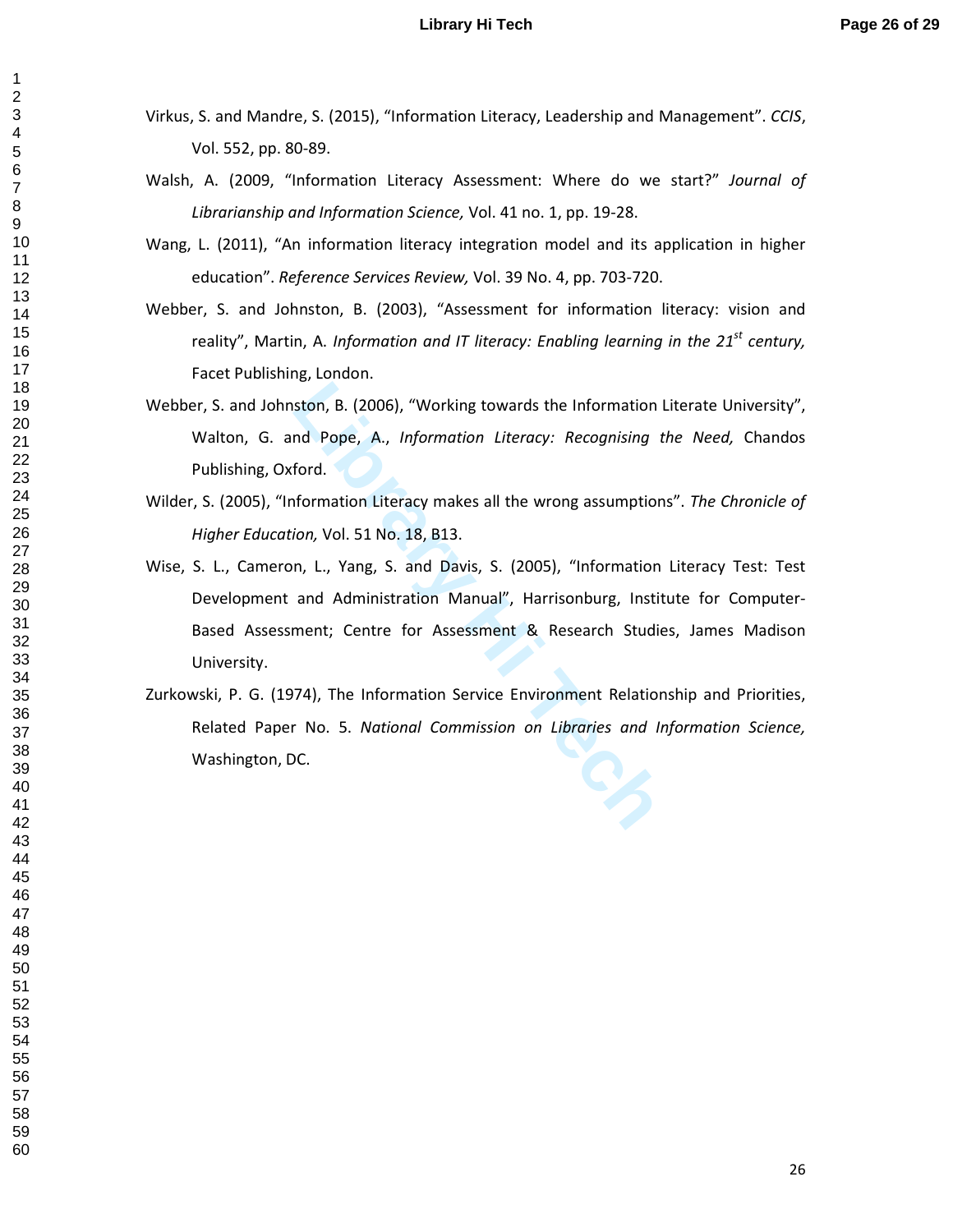$\mathbf{1}$  $\overline{2}$  $\overline{\mathbf{4}}$  $\overline{7}$ 

# **Appendix 1**

## *Coding Schedule*

|            | 1. University                              |
|------------|--------------------------------------------|
|            | IL Mission / Vision / Strategic Plan<br>2. |
|            | 3. IL Model                                |
|            | 4. IL Policy / Framework                   |
|            | 5. IL Assessment                           |
|            | 6. IL Definition / Importance              |
|            |                                            |
|            |                                            |
| L Training | 7. IL Workshops                            |
|            | 8. IL One-to-One Sessions                  |
|            | 9. IL Lecture Sessions                     |
|            | 10. IL Embedded in Course                  |
|            | 11. IL / Skills Blog                       |
|            | 12. IL Training Availability               |
|            | 13. IL Skill Stages                        |
|            |                                            |
|            |                                            |

# *Coding Manual*

# 1. University

As per the alphabetical ordered list on the Universities UK website, each university was awarded a number in sequential order.

- 2. IL Mission / Vision / Strategic Plan
	- 0 = IL not included in the mission / vision / strategic plan
	- 1 = IL is included in the university library's mission / vision / strategic plan
	- 2 = IL is included in the university's mission / vision / strategic plan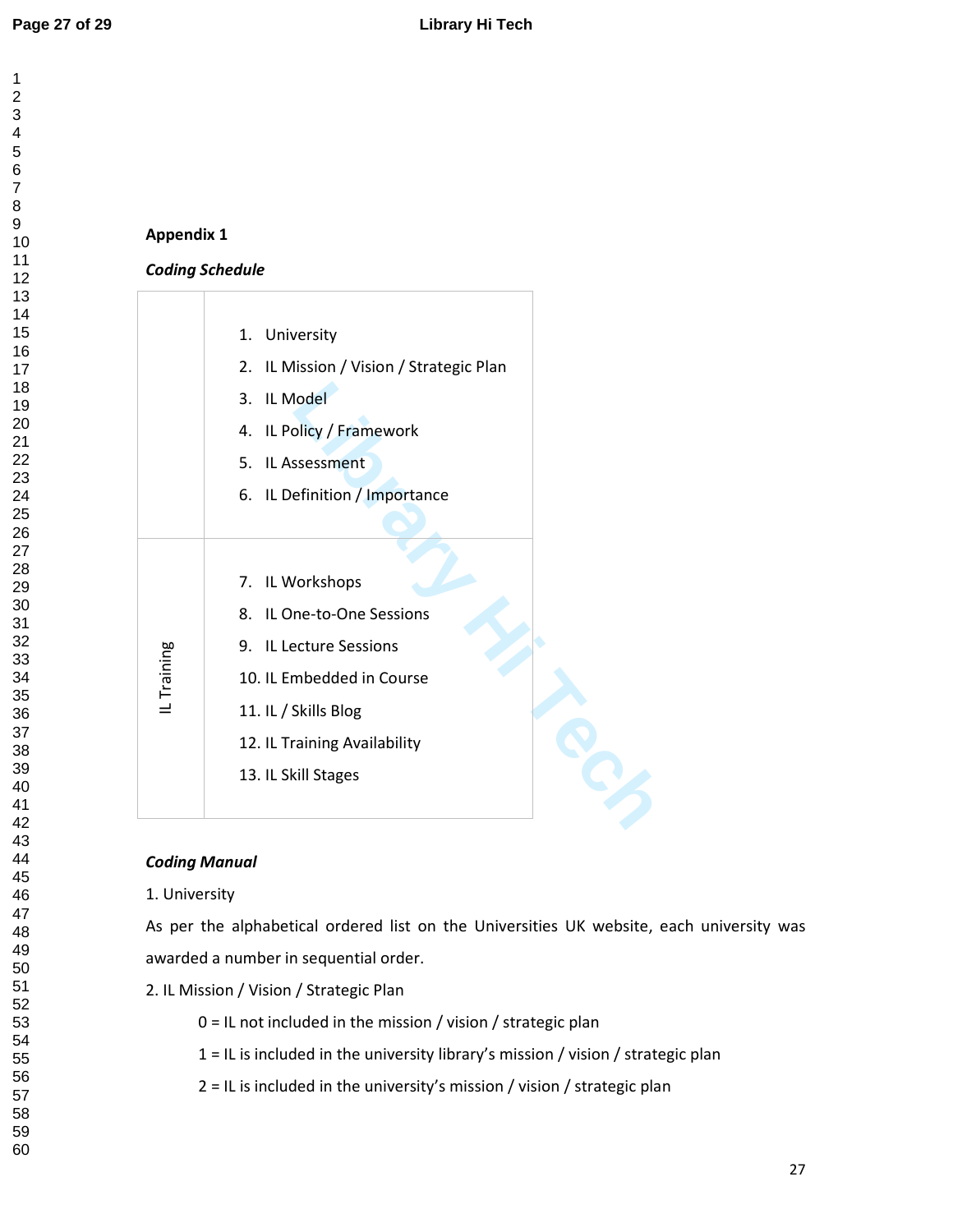1 = Using a model but details are not in a prominent place

1 = Have a policy / framework but details are not in a prominent place

2 = Have a policy / framework and details are in a prominent place

2 = Using a model and details are in a prominent place

ment<br>
ssessment<br>
ortance<br>
and / or its importance<br>
and / or its importance on website<br>
hops<br>
wariety of workshops available<br>
riety of workshops available<br>
sions<br>
-one sessions<br>
ents <u>or</u> drop-in sessions available<br>
ents an

3. IL Model

 $0 = No$  model

4. IL Policy / Framework

5. IL Assessment

IL Training

7. IL Workshops

0 = No policy / framework

 $0 = No$  assessment

6. IL Definition / Importance

 $0 = No$  workshops

0 = No one-to-one sessions

0 = No lecture sessions

1 = Lecture sessions available

 $1 =$  Embedded in course(s)

0 = Not embedded in any courses

8. IL One-to-One Sessions

9. IL Lecture Sessions

11. IL / Skills Blog

10. IL Embedded in Course

 $0 = No$  blog

 $1 =$  Blog available

= Have an assessment

0 = No definition / importance

1 = Define IL and / or its importance on website

1 = A limited variety of workshops available

= Appointments or drop-in sessions available

2 = Appointments and drop-in sessions available

2 = A wide variety of workshops available